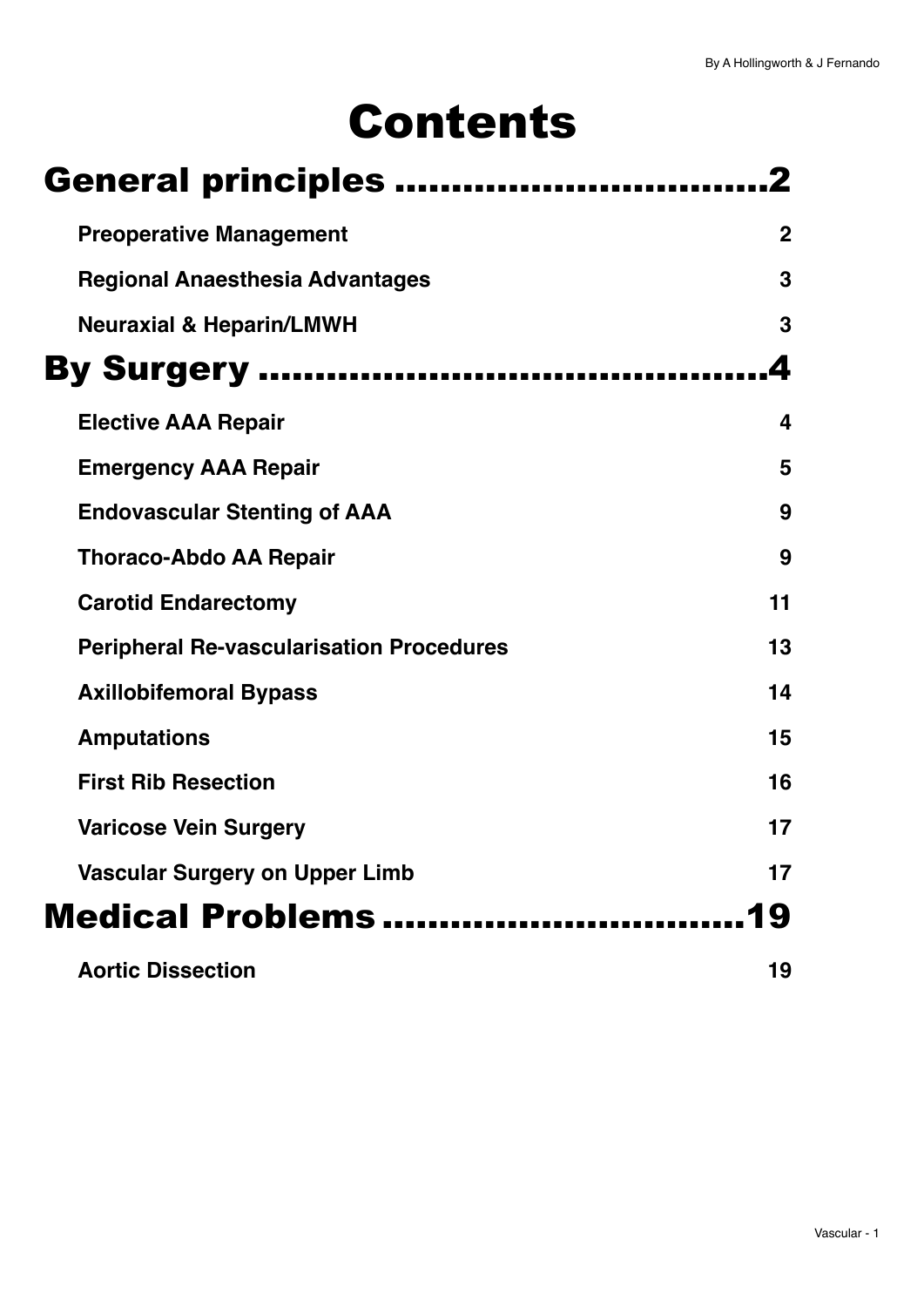# <span id="page-1-0"></span>General principles

- high mortality surgery (ElAAA 7%, EmAAA >50%)

## <span id="page-1-1"></span>Preoperative Management

- often elderly with marked cardiovascular disease
- co-morbid conditions; DM, HTN, lipids, MI, IHD, CVA, renal impairment, COPD, smoking, CCF

Table 2 ACC/AHA clinical predictors of preoperative risk

#### Major

| Unstable coronary syndromes (unstable angina/MI within 30 days) |  |  |  |
|-----------------------------------------------------------------|--|--|--|
| Decompensated congestive cardiac failure                        |  |  |  |
| Significant arrhythmias                                         |  |  |  |
| Severe valvular disease                                         |  |  |  |
| Intermediate                                                    |  |  |  |
| Mild angina pectoris                                            |  |  |  |
| Previous MI (>30 days earlier)                                  |  |  |  |
| Compensated or previous congestive cardiac failure              |  |  |  |
| Diabetes mellitus                                               |  |  |  |
| Renal insufficiency                                             |  |  |  |
| Minor                                                           |  |  |  |
| Advanced age $(>70 \text{ yr})$                                 |  |  |  |
| <b>Abnormal ECG</b>                                             |  |  |  |
| Non-sinus rhythm                                                |  |  |  |

- Lee's criteria for periop CVS risk in non-cardiac surgery (3 day MACE risk):

- ‣ high risk surgery (abdo, thoracic or suprainguinal vasc surgery)
- ‣ Hx IHD

**History of stroke** 

- ‣ Hx stroke/TIA
- ‣ Hx of heart failure

Uncontrolled systemic hypertension

- $\rightarrow$  chronic renal impairment = creat >177
- ‣ DM on insulin
- $\mapsto$  Risk of cardiac events periop based on number of factors:
	- $0 = 0.4\%$
	- $1 = 1\%$
	- $2 = 6\%$
	- ≥3 = 11%
- NB MACE = death, MI, cardiac arrest
- medications; beta-blockers, ACE I, diuretics, warfarin, aspirin, anti-platelet agents, hypoglycaemic agents, insulin
	- $\rightarrow$  should be on anti-platelet agent (clopidogrel better than aspirin)
- quantify exercise capacity
- measure BP in both arms (use higher of two) target <140/90 (130/80 if PVD & DM)
- look for signs of CCF
- if just had coronary revascularisation  $\Rightarrow$  should defer surgery for at least 4-6weeks (depends on balloon, stent)
- stop smoking 4-6wks
- investigations;
	- ‣ bloods, x-match, -
	- target Hb >13 in both
		- $-$  if DM HbA1C <70mmol/L (<45 = normal)
	- ‣ ECHO, CXR, ECG, lung function, ABG,
	- ‣ dynamic tests of cardiac function mandatory for elective all AAA patients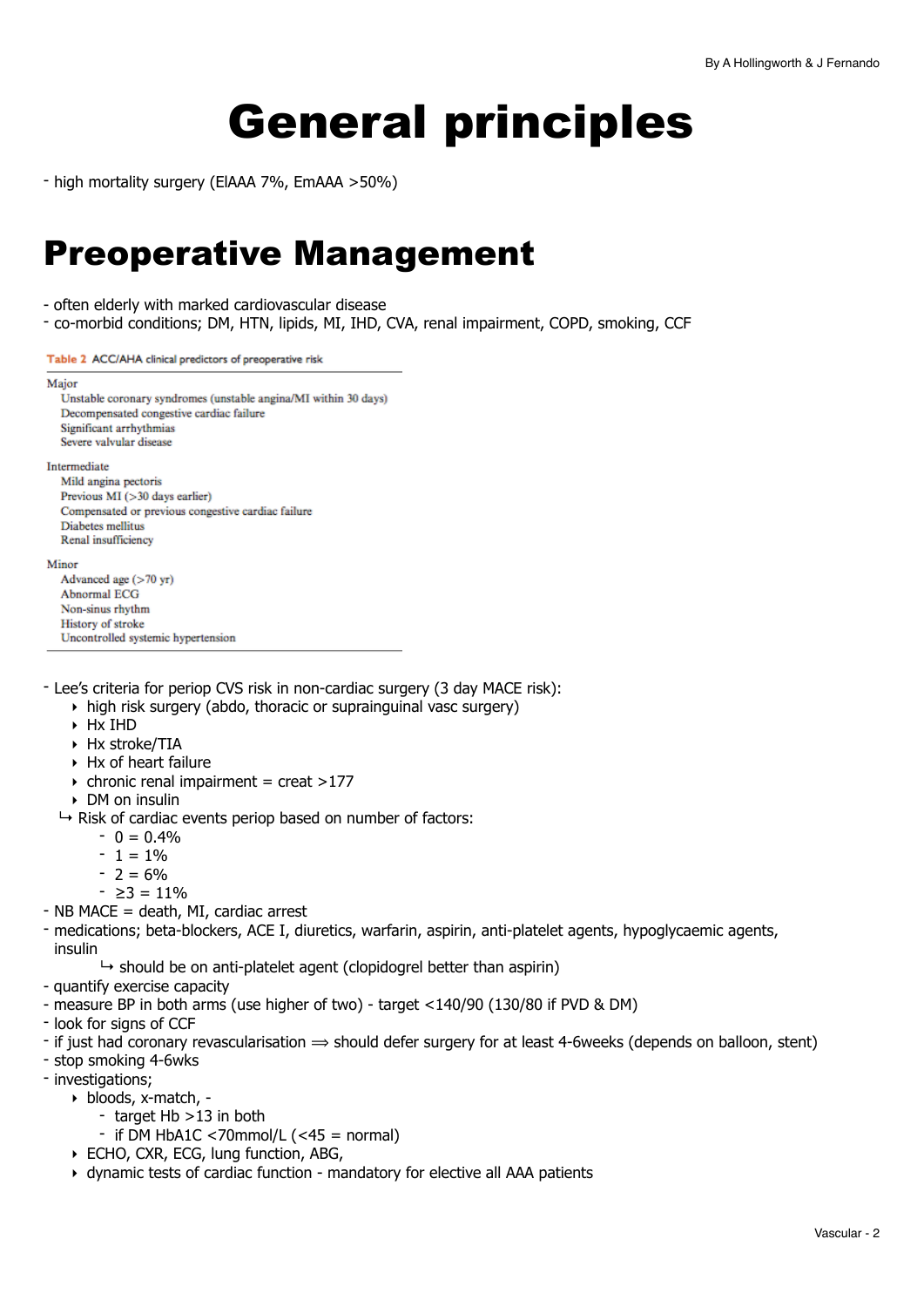- include CPET (gold standard), ETT, dobutamine stress echo, radionucleotide thallium scan,
- ‣ angiography
- good communication important between surgeon and anaesthetist
- continue beta-blockers (don't start c/o POISE trial)
- r/v prev anaesthetic charts

## <span id="page-2-0"></span>Regional Anaesthesia Advantages

- improved patient monitoring (awake CEA)
- ↓ed hospital stay & cost (CEA)
- improved blood flow
- reduced DVT risk
- reduced re-operation (peripheral revascularisation)
- ↑ed post operative analgesia
- reduced pulmonary complications (AAA)
- pre-emptive analgesia for amputation (reduction in phantom limb pain)
- treatment of proximal hypertension during x-clamping (AAA)

## <span id="page-2-1"></span>Neuraxial & Heparin/LMWH

- pre-conditions:
	- ‣ normal renal function
	- ‣ weight >55kg
	- $\triangleright$  INR <1.5
	- $\triangleright$  platelets >100
- Enoxaparin prophylactic (40mg):
	- ▶ 12 hours after last dose before technique
	- ‣ 6 hours after technique before next dose
		- $\rightarrow$  2 hours if v high risk of thrombosis
		- $\rightarrow$  wait 24hrs if difficult insertion or epidural vein known breach
- enoxparin Rx dose (1mg/kg bd or 1.5mg/kg od or <55kg)
	- ‣ 24hours after last dose before technique
	- ‣ 6 hours after technique before next dose
		- $\rightarrow$  adjust as above for other probs
- unfractionated heparin IV infusion:
	- ‣ 4hours after stopping infusion & normal APTT
	- ‣ 6hours after technique before next dose
		- $\mapsto$  1 hr if v high thrombosis risk
		- $\mapsto$  wait min 6 hours if difficult insertion or vein breach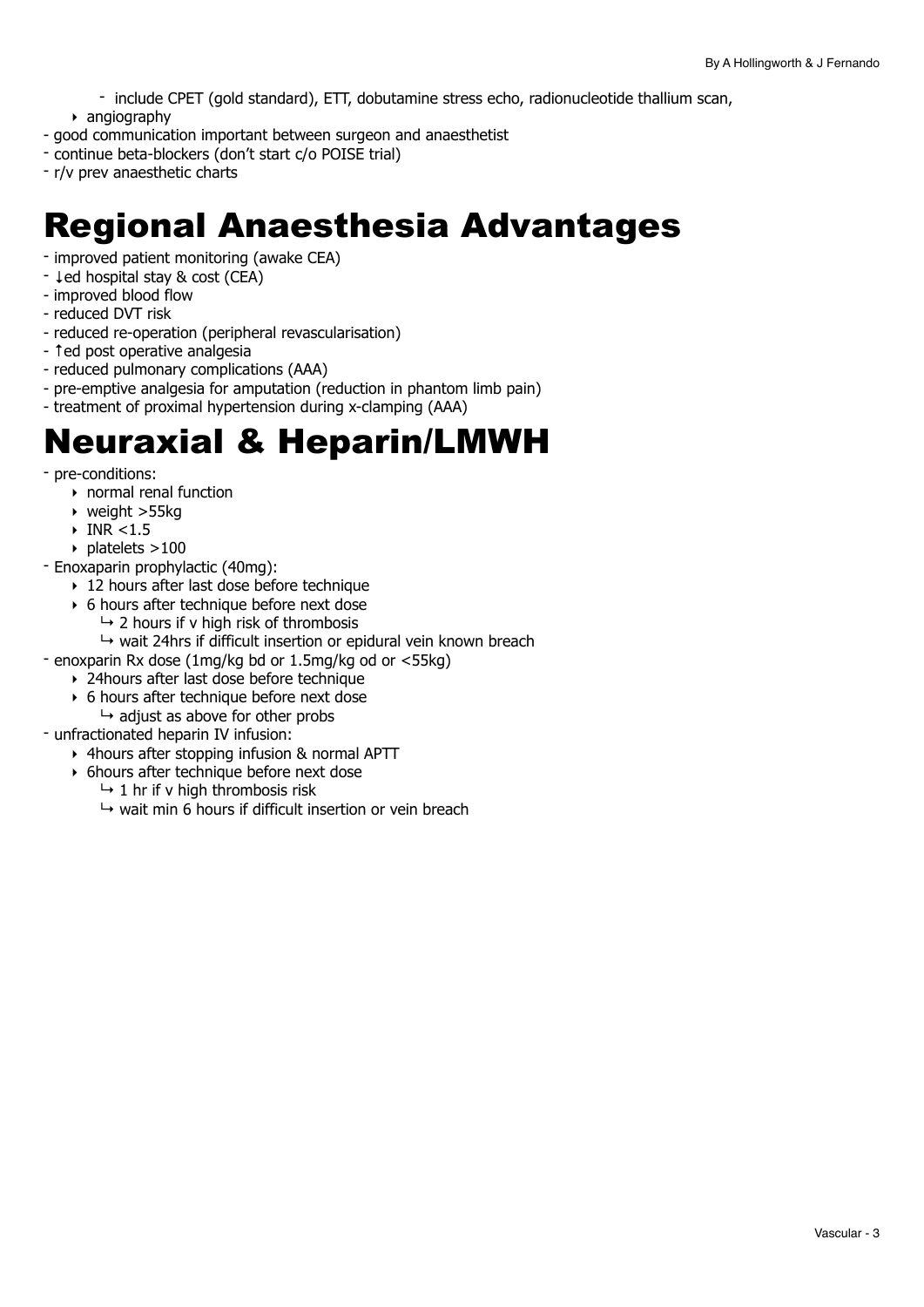# <span id="page-3-0"></span>By Surgery

## <span id="page-3-1"></span>Elective AAA Repair

= excision of aortic aneurysmal sac and replacement with synthetic graft (tube or trouser graft) - mortality 15%

- aneurysm = >30mm. Operated >55mm
- annual risk of rupture 55mm = 18% female, 12% male which rises exponentially with size

## Preoperative Management

- elderly, smokers
- vascular co-morbidities all should start statins & anti-platelets
	- $\rightarrow$  aspirin can continue through surgery; d/w surgeon other anti-platelets
- dynamic cardiac assessment where possible
- go after IHD, valves disease and renal dysfunction
- check sites for invasive monitoring and epidural
- x-match 6 U
- continue all cardiac medication
- book with ICU

### Intraoperative Management

- have vasoconstrictors ready (phenylephrine, metaraminol, ephedrine, noradrenaline)

- have vasodilators ready (GTN, remi, labetalol, SNP)
- large bore access
- rapid access IV lines
- level 1 & cell saver
	- $\rightarrow$  can use isovolaemic haemodilution but no evidence
- epidural (T6-T11) [or RSC] :
	- ‣ against epidural:
		- high failure rate
		- Coagulopathy 1:1000 haematoma
		- other alternatives
		- diff to know what to do if bloody tap:
			- defer surgery or continue
	- ‣ for epidural:
		- best protection against resp complications
- artline pre-induction
- don't use epidural until aorta repair complete (or else dose with opioid)
	- $\rightarrow$  easier to Rx hypotension of unclamping with functional SNS
- 5 lead ECG (II and V5 -> increases sensitivity of myocardial ischaemia)
- careful induction remi 0.1-0.2mcg/kg/min or fentanyl 5-10mcg/kg
- $-$  GA (ETT  $+$  IPPV)
- CVL post induction
- catheter
- may need PAC
- $-$  pain  $+++$
- supine with arms out

#### **CLAMP ON**

- heparin prior to clamp 3000-5000units
- see sudden HTN:
	- ‣ ↑↑ in SVR ⟹ ↑myocardial wall stress & O2 consumption
		- see ~40% ↑ in systolic pressures above clamp & 85%↓ MAP below clamp
		- reflex brady cardia, ↓contractility & periph vasodilation
	- ‣ distal to clamp: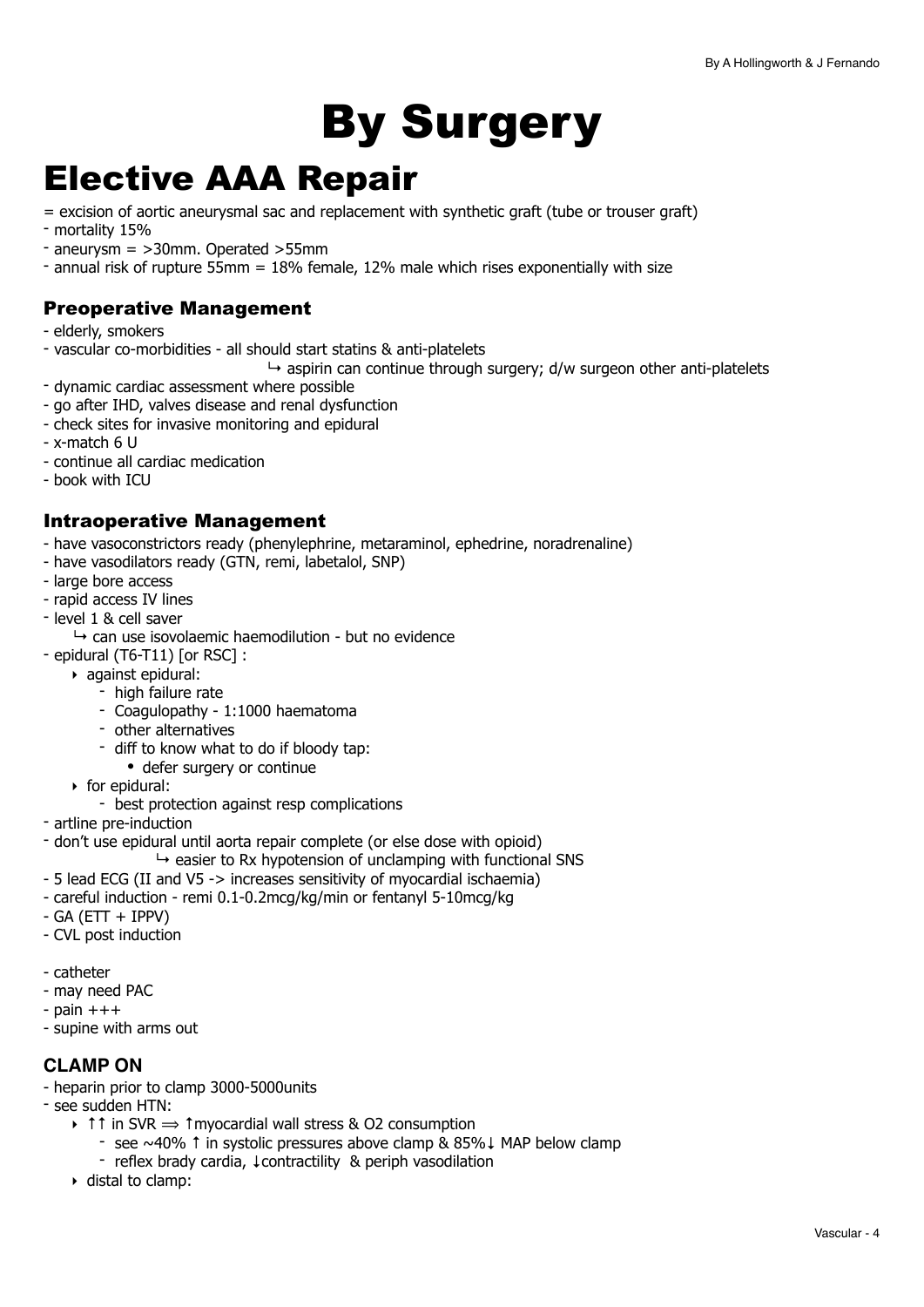- ↓O2 consumption
- anaerobic metabolism
- hepatic & renal hypoperfusion  $\Rightarrow$  accumulation of lactic acid
- ‣ ↑ed SVC flow, ↓blood flow to all lower limb organs
- ‣ SNS response
- $\rightarrow$  manage with deepen volatile/TIVA, Bblocker, GTN, or epidural LA
- $\rightarrow$  check if clamp below sup mesenteric artery supply to small bowel & R hemicolon
- cell salvage
- hypothermia cares (don't place on legs as worsens ischaemic damage when clamp on)
- may get a body respiratory alkalosis (but met acidosis in clamped LLs)
	- $\rightarrow$  if maintain MV then alkalosis will help with met acidosis during unclamping
- risk of atheromatous emboli to LLs
- X clamp generally 30-60mins
- fluid load (aim for CVP 5cmH2O higher than baseline) good for stability, post clamp ↓bp & renal function

## **CLAMP OFF**

- may help if one leg let off @ a time
- stop anti-HTN prior to unclamping
- ↑ventilation ready for acid load
- hypotension multifactorial
	- ‣ causes: hypovolaemia, reflex hyperaemia, myocardial stunning, vasodilation
	- ‣ Rx:
		- lighten ↓volatiles, opioids, vasodilators
		- fluid
		- boluses of adrenaline 10mcg, calcium gluconate 10%, inotropes/pressors
		- temporarily reapply clamp
		- monitor end organ function urine output, bowel function
- ↑K
- Correct deficiencies:
	- $\triangleright$  platelets <100
		- $\triangle$  ACT normal = <140s
- Use TEG

## Postoperative Management

- extubate if safe to do so
- ICU management
- mortality (5% -> multi-organ failure and MI)
- PCA if required
- WWWE

## Special Points

- renal failure:
	- $\rightarrow$  1-2% of cases
	- ‣ multifactorial but more likely if suprarenal
	- ‣ assoc with 50% mortality
	- $\rightarrow$  mannitol (0.5g/kg) used by some as free radical scavenger and osmotic diuretic
	- ‣ avoid hypovolaemia

## <span id="page-4-0"></span>Emergency AAA Repair

= excision of ruptured aortic aneurismal sac and replacement with synthetic graft (tube or trouser graft)

- overall mortality 65%
- 50% die on scene
- 25% die in hospital
- true anaesthetic & surgical emergency
- may be rupture or dissection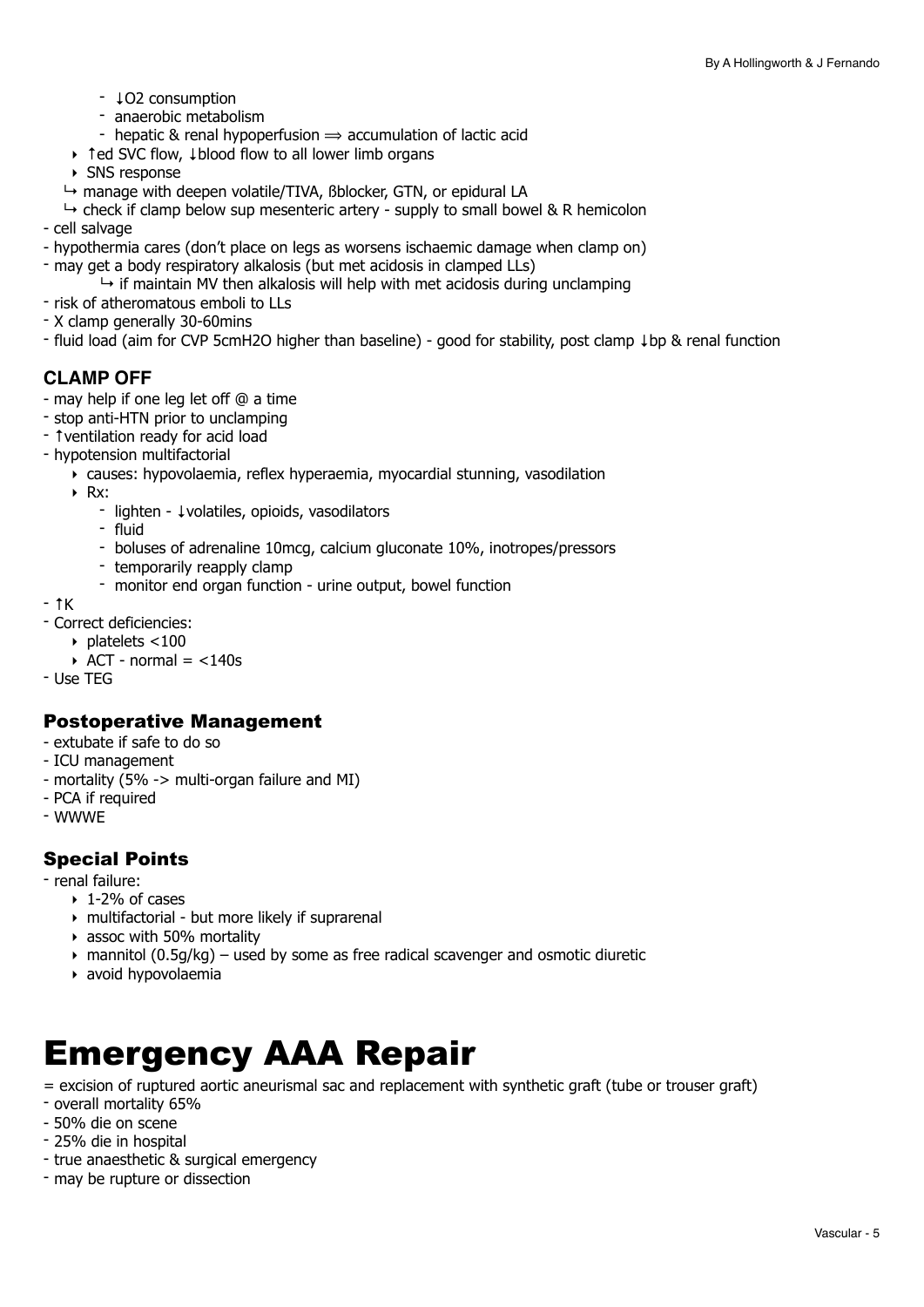## Preoperative Management

- elderly
- vascular co-morbidies
- go after IHD, valves disease and renal dysfunction
- confirm diagnosis with U/S or CT if stable
- resuscitate to SBP 90mmHg limited IVF boluses 250ml max
- small increments of morphine IV to pain
- avoid coughing, straining or excessive movement
- insert 2 large bore IV +/- art line
- central access can be obtained post induction CVL vs Swan Sheath
- x-match 6 U
- urinary catheter
- book with ICU
- get blood to floor

### Intraoperative Management

- have vasoconstrictors ready (phenylephrine, metaraminol, ephedrine, noradrenaline)
- have vasodilators ready (GTN, remi, labetalol, SNP)
- hot line
- level 1
- ?!?artline pre-induction
- 5 lead ECG (II and V5 -> increases sensitivity of myocardial ischaemia)
- careful induction pre-draping & surgeon scrubbed
- GA (ETT + IPPV) CVS stable eg ketamine & high dose roc
- as soon as intubated surgeon can cut
- no volatile until clamp on
- one IV should be kept running with volume and products
- catheter
- may need PAC
- $-$  pain  $+++$
- supine with arms out

#### **CLAMP ON/OFF**

- as elective

#### Postoperative Management

- ICU management
- PCA if required
- WWWE
- complications = hypothermia, renal impairment, blood loss, coagulopathy

## Special Points

#### - **Intra-op TOE vs ECG to monitor for ischaemia**:

- ‣ TOE:
	- adv:
		- RWMA
		- quantification on effect on systolic function
		- can help diagnose cause of ischaemia eg massive PE
	- disadv:
		- RWMA may not result from ischaemia. myocardial stunning diff to differentiate from ischaemia
		- expensive
		- training, accrediatation & maintenance
- ‣ ECG:
	- disadv:
		- ST changes can be non specific
		- diathermy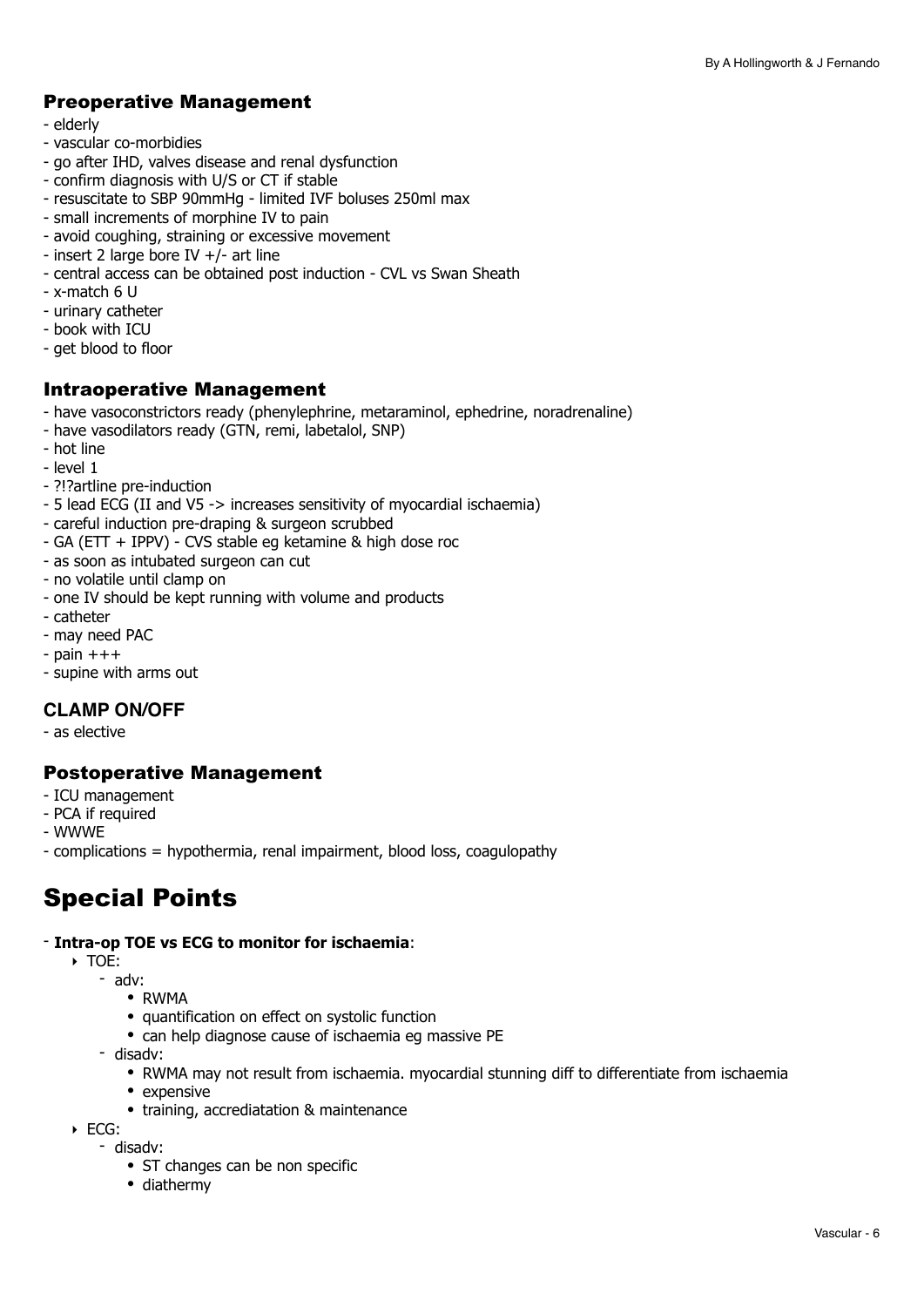|                                               | GTN                                                                                                                                                                                                                     | Sodium Nitroprusside                                                                                                                             |
|-----------------------------------------------|-------------------------------------------------------------------------------------------------------------------------------------------------------------------------------------------------------------------------|--------------------------------------------------------------------------------------------------------------------------------------------------|
| Dose                                          | 0.15-0.8 mcg/kg/min                                                                                                                                                                                                     | 0.3-4 mcg/kg/min                                                                                                                                 |
|                                               |                                                                                                                                                                                                                         |                                                                                                                                                  |
| Pharmaceuticals                               | Doesn't require protection from<br>light                                                                                                                                                                                | Protection from light                                                                                                                            |
|                                               | Can be administered SL, IV, PO or<br>transdermally (used in outpatient<br>setting)                                                                                                                                      | Only IV and required arterial<br>monitoring (limited to theatre and<br>ICU use)                                                                  |
|                                               | Needs to be diluted                                                                                                                                                                                                     | Needs to be diluted                                                                                                                              |
| PD                                            | Onset - 3-5min                                                                                                                                                                                                          | Onset - 1-2min                                                                                                                                   |
|                                               | Offset - 3-5min                                                                                                                                                                                                         | Offset - 1-2min                                                                                                                                  |
|                                               | Ease of titration - moderately easy                                                                                                                                                                                     | Ease of titration - very easy                                                                                                                    |
|                                               | Acts on<br>(1) venous capacitance vessels<br>(2) large coronaries<br>(3) decrease cardiac wall tension<br>(4) arterial vessels                                                                                          | Acts on capacitance and resistance<br>vessels                                                                                                    |
|                                               | -> all to decrease myocardial O2<br>demand<br>- venous dilation > arterial dilation                                                                                                                                     | - less selective for veins than GTN<br>- useful in arterial hypertensive<br>crises' (aortic dissection)                                          |
|                                               | CVS - decrease wall cardiac wall<br>tension (used in cardiogenic<br>shock and acute pulmonary<br>oedema)                                                                                                                | CVS - no change in contractility                                                                                                                 |
|                                               | RESP - bronchodilation, inhibition<br>of HPV                                                                                                                                                                            | RESP - nil effect on                                                                                                                             |
|                                               | CNS - headache and flushing                                                                                                                                                                                             | bronchodilation, inhibition of HPV                                                                                                               |
|                                               | GI - decrease in LOS tone                                                                                                                                                                                               | CNS - cerebral vasodilation -><br>increase in ICP                                                                                                |
|                                               | Haem - inhibition of platelet<br>aggregation                                                                                                                                                                            | GI - decrease in LOS tone                                                                                                                        |
|                                               | Toxicity - metabolism producers<br>methaemoglobinaemia                                                                                                                                                                  | Toxicity - cyanide toxicity major<br>issue (related to infusion rate) -><br>produces a histotoxic hypoxia -<br>advised for only 24 hours of use. |
|                                               |                                                                                                                                                                                                                         |                                                                                                                                                  |
| PK                                            | Absorption - substaintial first pass<br>metabolism                                                                                                                                                                      |                                                                                                                                                  |
|                                               | Distribution - large Vd                                                                                                                                                                                                 | Distribution - small Vd (ECF)                                                                                                                    |
|                                               | Metabolism - via glutathione-S-<br>tranferase                                                                                                                                                                           | Metabolism - chemical reaction with<br>aminoacids and enzymes in RBC's in<br>plasma                                                              |
|                                               | Elimination $- t1/2 = 1.5$ min                                                                                                                                                                                          | Elimination - thiocyanate = 3 days                                                                                                               |
| Situations where I<br>would use each<br>agent | - cardiac surgery<br>- AAA cross-clamp time to offset<br>dramatic increase in SVR<br>- acute pulmonary oedema<br>- hypertension in the<br>neurosurgical patient<br>- IHD (treatment and control of<br>angina, acute MI) | - hypertensive crises for 24 hrs<br>while I was titrating up longer<br>acting anti-hypertensives (type II<br>aortic dissection)                  |

- hard to interprit if ↑HR
- subtle changes can be hard to see
- adv:
	- more immediate changes compared to TOE
	- cheap, quick, min invasive

### - **Advantages of PAC**:

- ‣ CVP IVF optimisation
- ‣ PAP ?pHTN need optimisation ie normal O2, Co2, pH, GTN, milrinone, NO
- $\triangleright$  SvO2 aim for normal = 65% -70%:
	- optimise via IVF, Hb, ↑FiO2, PEEP, inotropes
- ‣ CO how is heart coping with ↑SVR. Optimise with inotropes

## - **TOE vs PAC** - should consider under

- ‣ preload Ax TOE (RVEDV) & PAC (CVP)
- ‣ pulmon vasculature assessment PAC (pressures) & TOE (derived pressure if TR)
- ‣ cardiac output TOE (EF, LVEDV) & PAC (PCWP as estimate of LVEDP)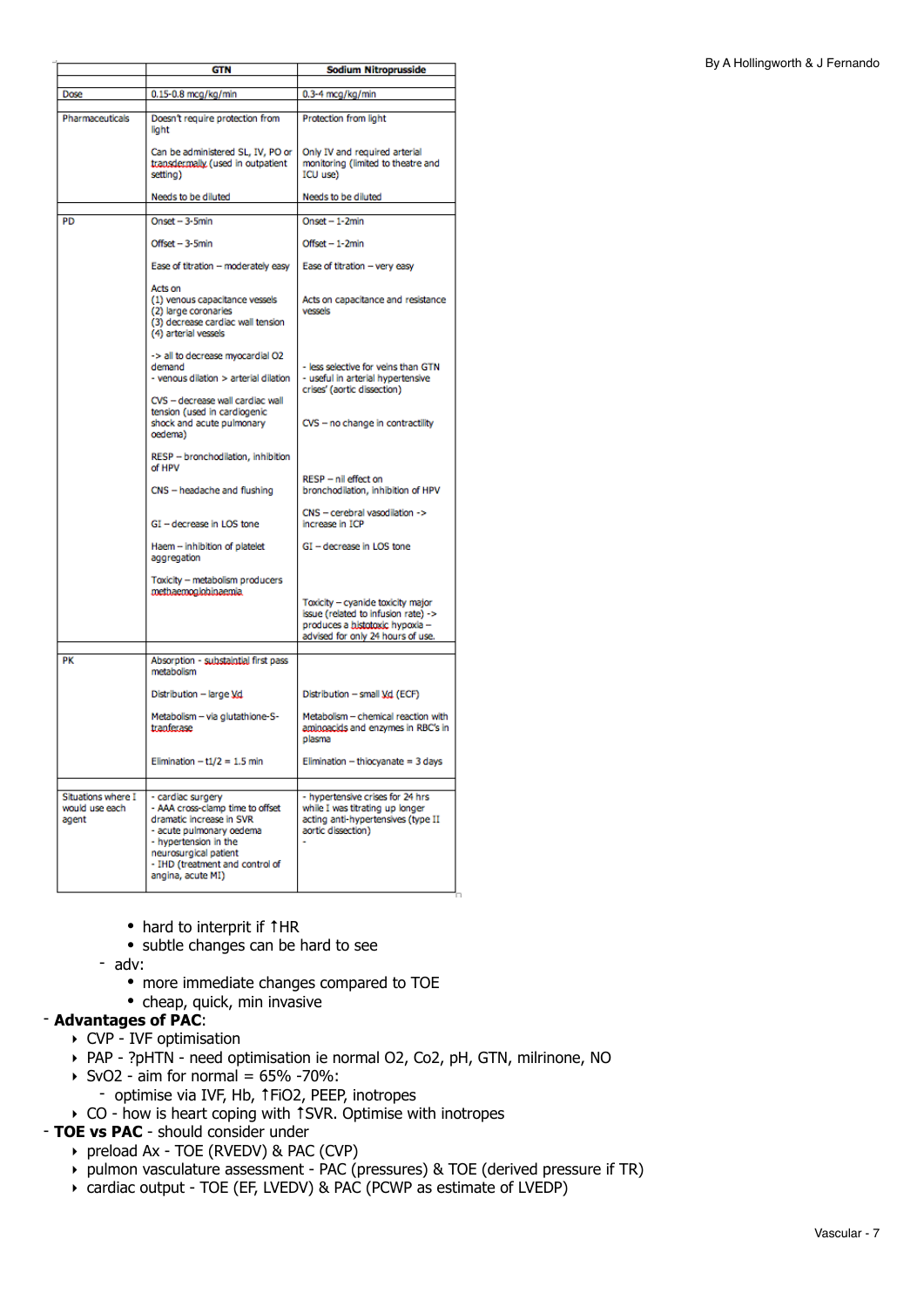- ‣ SVR PAC (SVR, SVRI derived values)
- ‣ valve function TOE (visual & pressure gradients)
- ‣ ischaemia TOE (RWMA)
- ‣ O2 extraction & delivery PAC (SvO2)
- **management of HTN** when clamping on: GTN & SNP both donate NO to vasculature endothelium:

#### - **Renal protection**:

- ‣ optimise renal blood flow:
- ‣ minimise nephrotoxic agents
- ‣ ensure emptying of renal collecting system
- ‣ preop:
	- adequate hydration avoid dehydration, stop diuretics
	- stop nephrotoxic agents eg ACEI, diuretics
	- limit exposure to scans & contrast use N-acetyl cysteine
	- stop smoking 4 week prior
	- BSl control
	- note normal bp
- ‣ intraop:
	- bp target & IVF
	- mannitol prior to aorta clamp antioxidant effect on renal parenchyma
	- infra-renal clamping (still see turbulent flow into renals)
	- minimise X clamp time
	- optimise O2 delivery
	- urinary catheter
	- monitor intrap-op acid base avoid acidaemia
- ‣ Postop:
	- monitor UO
	- careful ICU housekeeping & Rx of complications eg sepsis, rhabdo, haemorrhage

#### - **Acute heart failure** after clamping:

- $\rightarrow$  = abnormal response to aortic cross clamping normally there should be  $\downarrow$ CVP because of  $\downarrow$ VR
- ‣ Differential
	- cross clamping has produced an increase in SVR -> transmitted to left heart which has failed and now is causing right heart failure.
	- PE
	- fluid overloaded
	- CVP transducer dropped on floor
- ‣ Priorities
	- 1. maintain haemodynamic control
	- 2. diagnose and treat cause
	- 3. treat myocardial ischaemia and failure
	- 4. Inform surgeon
	- 5. Declare emergency
	- 6. Get help
- ‣ Treatment:
	- A patency and position
	- B turn FiO2 1.0 and ensure adequate ventilation, apply PEEP (increase O2 and will prevent pulmonary oedema), assess AWP and chest expansion

C - assess blood pressure (invasive and non-invasive -> if arterial blood pressure low this is a bad sign), pulse and ECG (ST segments), TOE or PAC -> evidence of failing left or right ventricle, myocardial ischaemia, look @ PA rule out pulmonary embolism and pericardium to rule out tamponade (both unlikely)

- ‣ If cause from acute cardiac failure
	- start vasodilators (GTN, labetalol, hyralazine)
	- limit IV fluid input
	- optimise Hb
	- may need inotropes (adrenaline, milrinone, dobutamine, noradrenaline)
	- cautious use of vasopressors
	- 12 lead ECG when appropriate
	- inform ICU
	- assess for requirement of a Intra-aortic Balloon Pump and invasive cardiac output monitor
	- may require cardiology opinion +/- urgent coronary catherisation if having a STEMI (more likely to be a NON-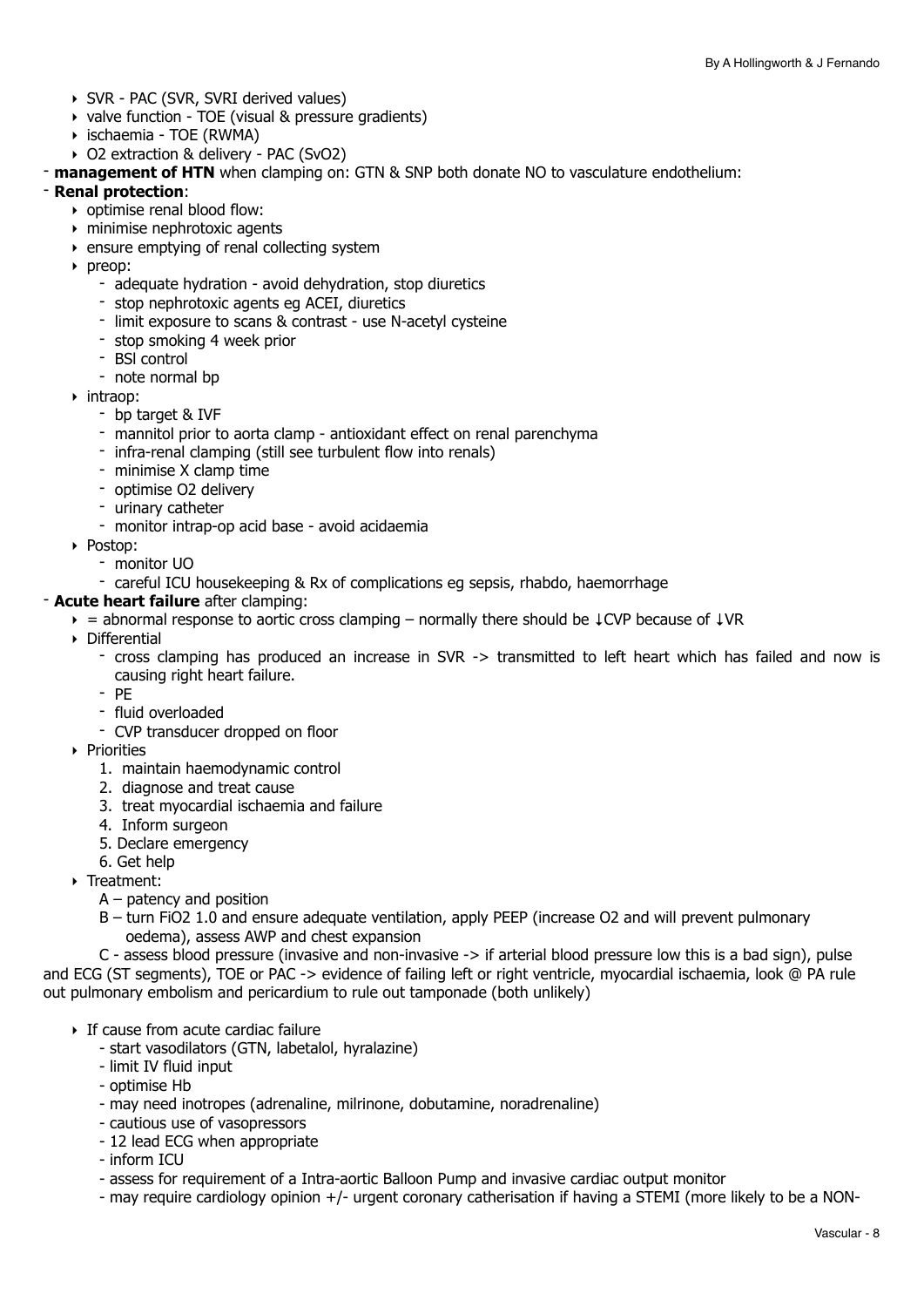## <span id="page-8-0"></span>Endovascular Stenting of AAA

= deployment of bifurcated stent by interventional radiologist into aneurismal sac via femoral arteries

- lower operative morbidity but unproven whether risk of rupture decreased -> needs surveillance.
- is patient EVAR-able:
	- ‣ standard EVAR required 1.5cm distance from renal arteries to aneurysmal sac
		- $\mapsto$  risk of endoleak or renal art occlusion
	- ‣ new specialised grafts with fenestrations & custom made mean ↑able to EVAR people

## Preoperative Management

- elderly
- vascular co-morbidies

- go after IHD, valves disease and renal dysfunction -> may be patients who have been decline an open repair because of bad cardio-respiratory function (may not need ICU)

- check sites for invasive monitoring and epidural
- x-match 6 U
- continue all cardiac medication
- remote anaesthesia issues
- need to be ready for rupture (2%)

## Intraoperative Management

- supine
- epidural + sedation OR GA
- invasive monitoring

## Postoperative Management

- HDU
- complications =
	- ‣ AKI 10-20% risk
	- aneurysm rupture in  $\sim$  2%  $\Rightarrow$  50% mortality
	- ‣ post-implantation syndrome:
		- 30-40% incidence
		- = pyrexia, ↑WCC, ↑CRP but no sepsis
		- suggested inflam response to graft material
		- self limiting 2-10d
	- ‣ stent migration and endoleak:
		- type  $1 = \text{araff}$  seal failure at graft ends
			- $\rightarrow$  complete EVAR consider open surgery later
			- $-$  type 2 = aneurysm sac filling via branch vessel
				- $\rightarrow$  10-25% common after EVAR but significance unsure
		- type  $3 =$  leak through graft fabric
		- type 4 = porosity of graft (often intentional)

## <span id="page-8-1"></span>Thoraco-Abdo AA Repair

= excision of aortic aneurysmal sac extending above the origin of the renal arteries and replacement with synthetic graft

- Modified TAA classification:

- $\rightarrow$  1 = distal to L subclav artery to above renals
- $\rightarrow$  2 = distal to L subclay to aoritic bifurcation
- $\rightarrow$  3 = 6th intercostal space to aortic bifurcation
- $\rightarrow$  4 = diaphragm to aortic bifurcation
- $\rightarrow$  5 = 6th intercostal space to above renals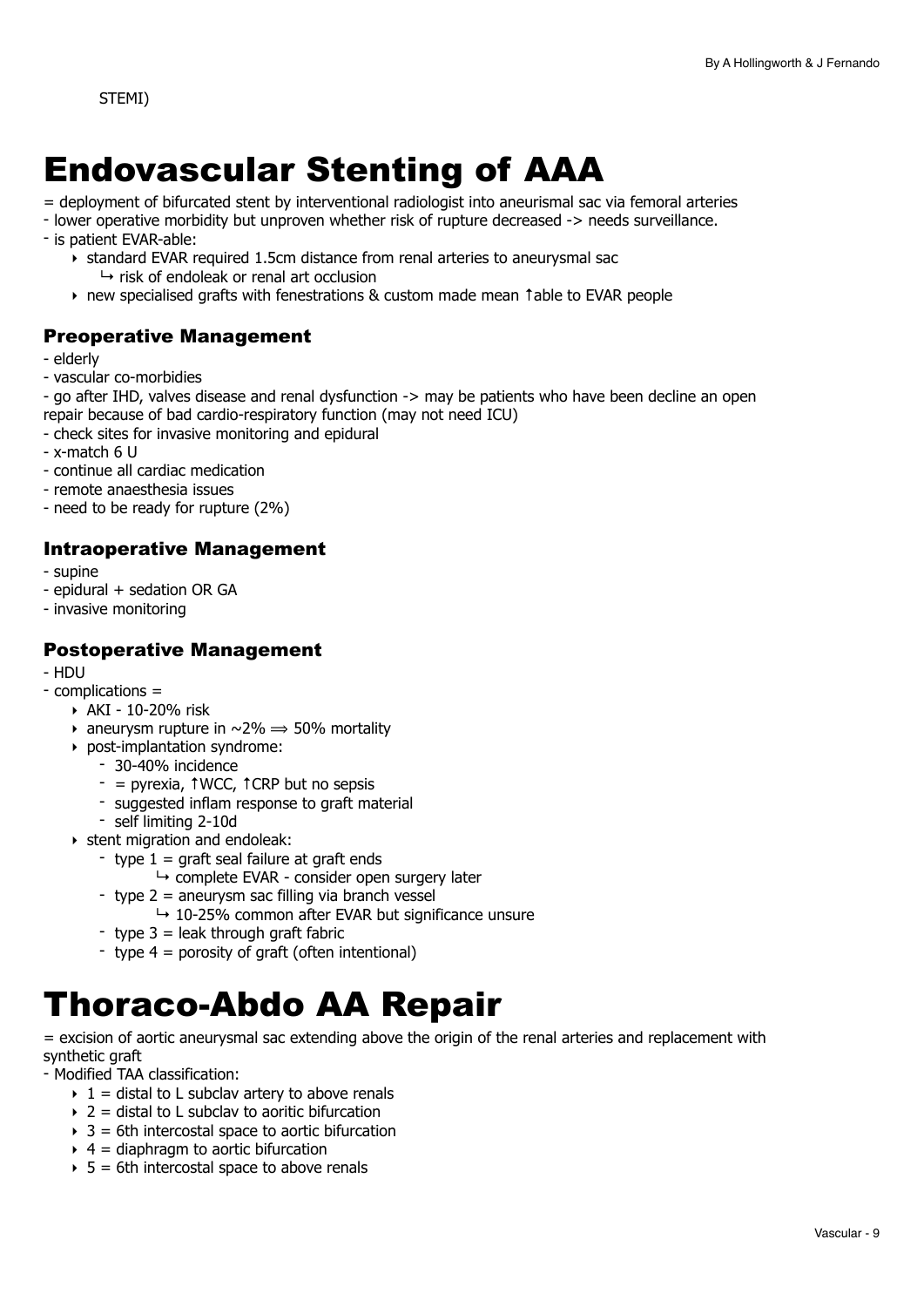## Preoperative Management

- as AAA

- NB aneurysm may compress trachea and distort the anatomy of upper vasculature

## Intraoperative Management

- may required thoracotomy/sternotomy + laparotomy
- DLT with OLV
	- $\rightarrow$  collapse L lung  $\Rightarrow$   $\downarrow$ s X clamp time
	- ‣ allow access to aorta
	- ‣ aneurysm may distort the L main stem bronchus may have difficulty placing L sided DLT

- problems:

- ‣ hypertension more pronounced (GTN, esmolol, SNP)
- ‣ clamp takes out splanchnic, renal and renal arteries
- ‣ spinal cord ischaemia
	- from clamping of Artery of Adamkiewicz
	- prevention (lumbar drain, cool spinal cord via epidural, intrathecal magnesium, distal perfusion techniques, bypass, deep hypothermic arrest)
		- $\rightarrow$  use surgeons preferred technique as none EBM
	- $-$  SCPP = MAP  $-$  (CSF  $+$  CVP)
		- $\mapsto$  ∴ CSF drain  $\Rightarrow$  ↓CSF  $\Rightarrow$  ↑SCPP for same given MAP
	- Prevention:
		- MAP target 80-100
		- drain inserted & set to overflow at 10cmH2O for 48-72hrs  $\mapsto$  place night before
		- others = distal aortic perfusion, hypothermia via epi catheter, drugs (CCBs, steroids, naloxone)
	- Monitoring:
		- SSEPs not reliable during X clamping as only assess posterior columns (ant motor column most at risk
		- MEPs shown some success
	- -
- ‣ acidosis:
	- metabolic acidosis on cross clamp
	- resp acidosis from OLV
	- Rx by post op ventilation +/- bicarb
- ‣ post clamp hypotension severe
- ‣ ↑blood loss compared to AAA

## Postoperative Management

 $-$  ICU

- renal failure in 25% of cases ->
	- $\rightarrow$  proportional to length of X clamp
	- $\triangleright$  mannitol prior to X clamp
	- ‣ normovolaemia

## Proximal & distal aortic perfusion management

- methods:
	- ‣ simple X clamping:
		- Ting ischaemia distally esp. >30mins
		- but ↓ed morbidity than other options give speed of surgery is quick
	- ‣ passive shunts:
		- shunt blood across clamping ∴ ↓LV afterload
		- has to carry >60% of baseline aortic flow
		- Gott shunt is most common
		- technically difficult, bleeding, dislodgement, stroke, death
	- ‣ atrio-femoral bypass:
		- $-$  = most common method used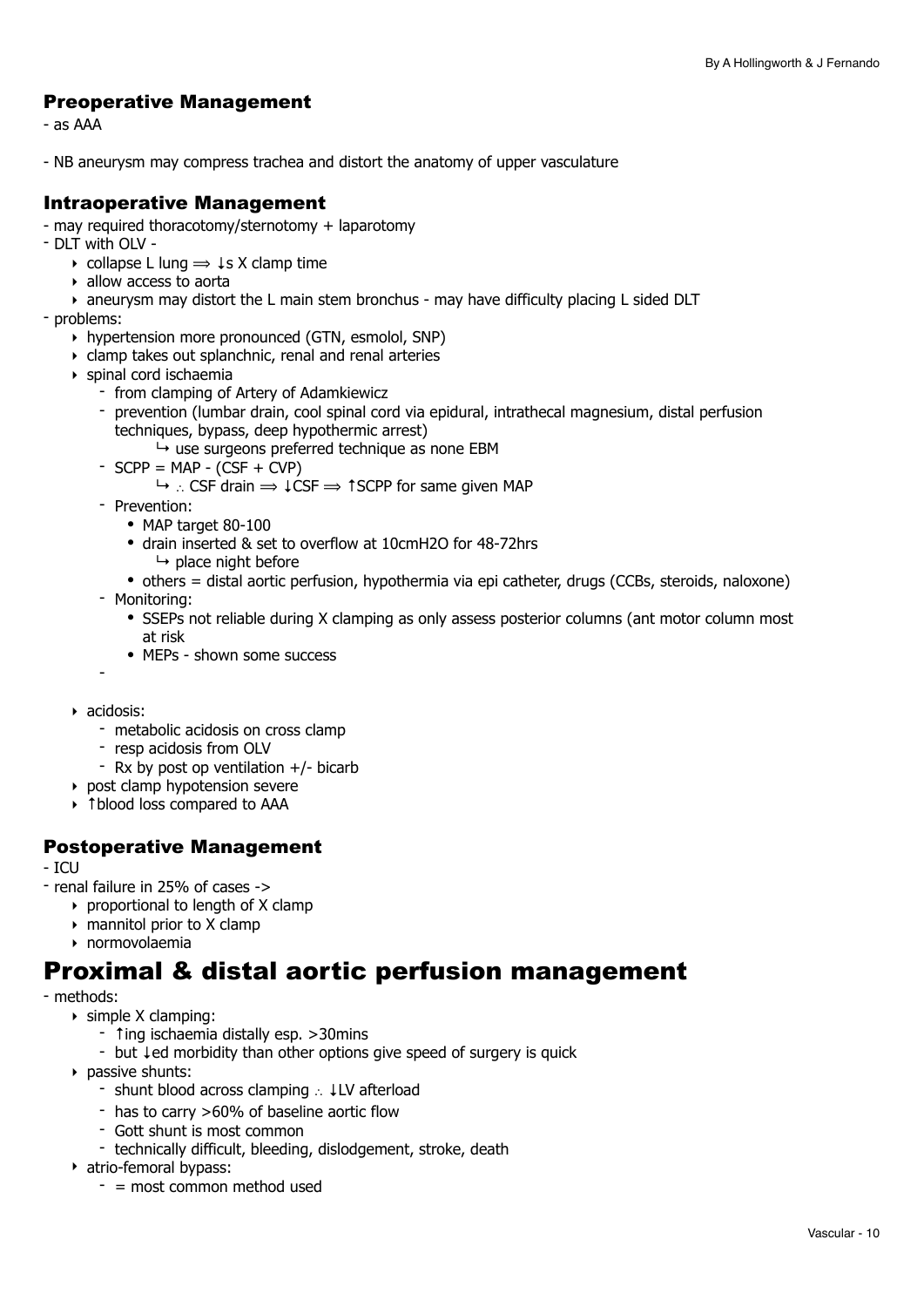- LA to L com femoral artery with interposed centrifugal pump
- function to  $\downarrow$  LV preload  $\Rightarrow \downarrow$  CO  $\therefore$  LV stroke work
- need ACT 150-200
- don't need vasodilators
- set bypass flow to maintain distal mean aortic pressure of 60-70mmHg (2-3l/min)
- can be useful in pts with poor LV function, renal disease or predicted long X clamp time
- ‣ partial CPB:
	- full heparin
	- fem vein/RA to fem artery bypass
	- distal aortic mean pressure 50-60mmHg
- ‣ DHCA
	- used if probems applying prox X clamp
	- CmRO2 at 37degC = x2.2 higher than at 27deg
	- must be limited to 30-40min
	- adv: no X clamp, bloodless field, ↑ed ischaemic time
	- 2 options:
		- 27deg
		- 15deg ↓spinal cord injury & renal failure BUT ↑bleeding

## <span id="page-10-0"></span>Carotid Endarectomy

= removal of atheromatous plaque from the ICA.

- Artery clamped, open, plaque stripped and then closed directly or with a Gore-Tex vein patch
	- ‣ Endarectomy vs stenting:
		- IMPROVE trial:
			- ↑stroke peri-op stent
			- **↑MI peri op surgery**
			- CEA had less death
- 2 major options with controversy:
	- ‣ Awake Local:
		- adv: immediate detection of neuro deficits  $\Rightarrow$  shunt procedure or  $\uparrow$  bp
	- ‣ General:
		- ↑ed monitoring eg measurement of carotid stump pressure, EEG, SSEPs, doppler of MCA, NIRS
	- $ightharpoonup$  GALA trial showed
		- no difference in stroke, MI, death in 30days between LA vs GA ∴ no reason to do LA
		- low conversion rate
		- ↓shunting but no endpoint diff
		- no benefit from deep Cx plexus block

 $\rightarrow$  many criticisms of trial: poor standardisation or surgery & medications, stopped early due to lack

of funding

## General CEA

#### Preoperative Assessment and Management

- Risk definitions:
	- ‣ risk of disabling stroke after TIA is 10-20% within a month
	- ‣ greatest benefit of CEA shown if perform within 2weeks of TIA
	- ‣ benefit of op shown if >70% stenosis post TIA or stroke patients
	- $\rightarrow$  incidence of death or major CVA peri-op = 2-5%
	- ‣ operation also carries risk ∴ only offered if peri-op risks are low & survival >2yrs is good
- dynamic cardiac assessment not usually done
- preop planning:
	- ‣ control hypertension to 160/100
	- $\rightarrow$  should be medically optimised if time:
		- elderly with all the co-morbid conditions associated with vascular disease (HT, hyperlipidaemia, IHD, PVD, previous CVA's or TIA, DM (50% have silent ischaemia), smoking, COPD)
	- ‣ if bilateral carotid disease discussion with surgeon whether
		- carotid shunt required intraoperatively or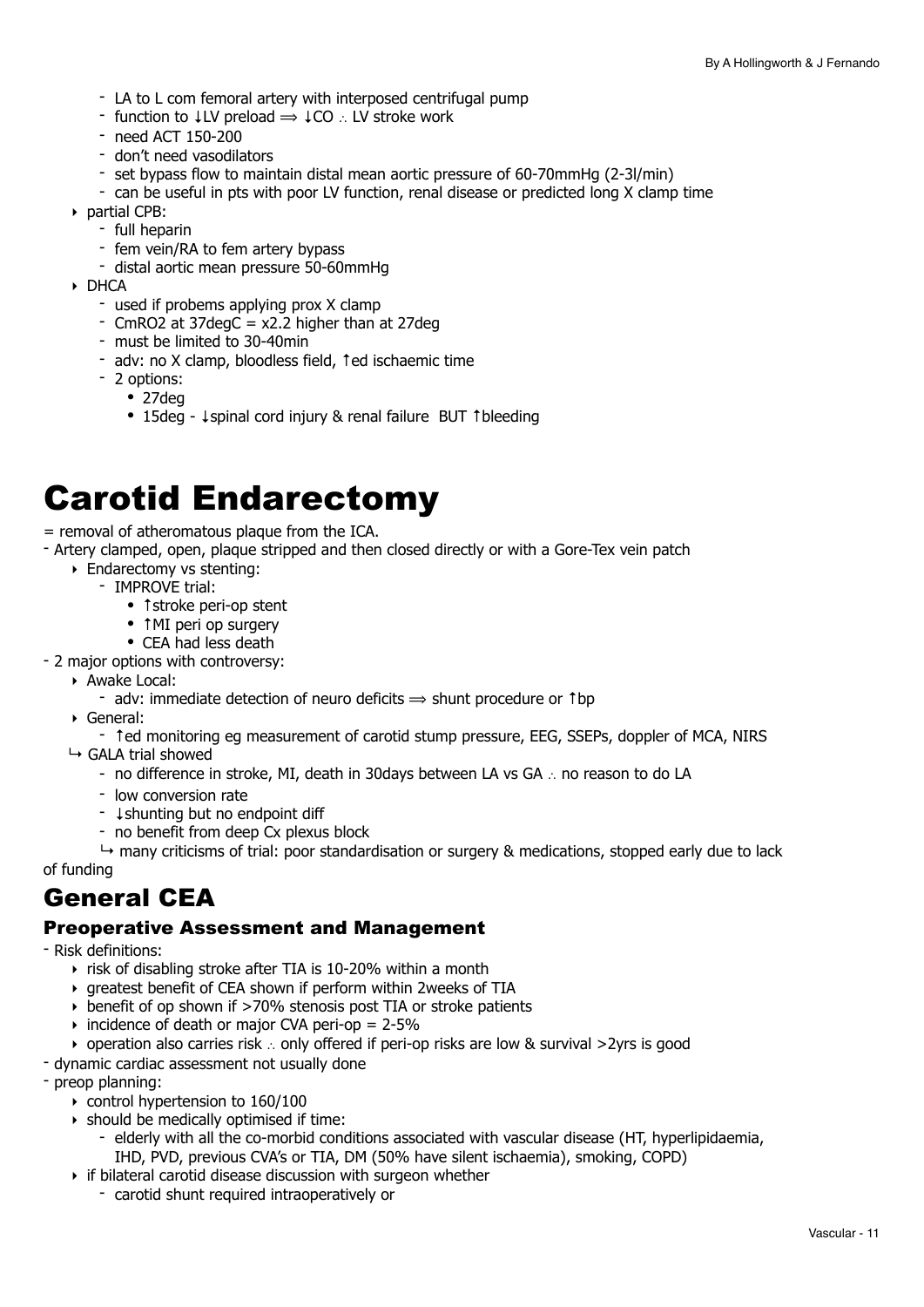- is sufficient co-lateral flow from the other carotid artery to provide cerebral perfusion
- whether stump pressure is required (extra attachment for the arterial line)
- document pre-existing neurological deficits so new ones can be easily assessed
- note preoperative BP as this and above will be intra-operative target
- appropriate preoperative investigations bloods, ECHO for associated valve disease and LV function, ECG signs of LVH or arrhythmias, Group and Hold – in case significant bleeding take place

### Intraoperative Management

#### **Induction**

- supine, head up
- arterial access for invasive monitoring before induction contralateral side to operation
- large bore IV access for rapid infusion of vasopressors and fluid if required
- may site a superficial +/- deep cervical field block to ↓intraoperative anaesthetic requirement
- have vasopressors drawn up and lines primed (phenylephrine, metariminol, ephedrine) and vasodilators (GTN, labetalol)
- monitoring; 5 lead ECG, arterial line, NIBP, SpO2, ETCO2
- balanced induction maintaining normal haemodynamics ->
	- ‣ ↓↓blood pressure drops may produce watershed infarct,
	- ‣ ↑↑bp can causing a haemorrhagic CVA

- ETT (ablate hypertensive response to intubation using short acting opioid, LA to cords or vasodilators such as GTN or SNP)

#### **Maintenance**

- ventilate with IPPV to maintain a normal PaO2 and PaCO2 -> optimise cerebral blood flow
- remifentanil infusion is a good agent for rapid waking post-operatively
- bp control around time of clamping of carotid
	- ‣ risk of brady-arrhythmias with hypotension
	- ‣ maintain BP @ 20% within base line
- options to measure cerebral ischaemia:
	- ‣ transcranial doppler monitors flow & emboli. Operator dependant & can be difficult to get views
	- ‣ EEG only reflects localised cortical structures. cannot see emboli
	- ‣ SSEPs. Thought more sensitive & specific than EEG. Ga can alter signal
	- ‣ NIRS frontal lob sensors, poor +ve predictive value
	- ‣ Stump pressure Specific measure of ischaemia but not sensitive. Cannot see emboli  $\overline{+}$  Most used

if pressure within range of MAP then shunt not needed

- Placing shunt:
	- ‣ place shunt to straddle cross clamps
	- ‣ risks assoc incl embolisation, wall dissection, thrombosis
- once graft in and closing monitor for bleeding
- minimal analgesia required if field block used as surgery is superficial

#### **Extubation**

- smooth emergence and extubation with no coughing as this can increased pressure inside carotid and blow graft -> expanding haematoma

- monitor operative site for haematoma
- transfer to recover with arterial line in situ

#### Post-operative Care

- examine for neurological deficits for 3 hrs
- monitor for complications:
	- ‣ intra/postop stroke
		- ‣ ACS
		- ‣ cervical haematoma 5-10%
		- ‣ airway compromise due to dissection around airway
		- $\rightarrow$  immediate remove sutures in recovery to allow drainage before intubation THEN re-exploration if airway obstruction developing
		- ‣ CVS instability:
			- intra-op labile bp post stroke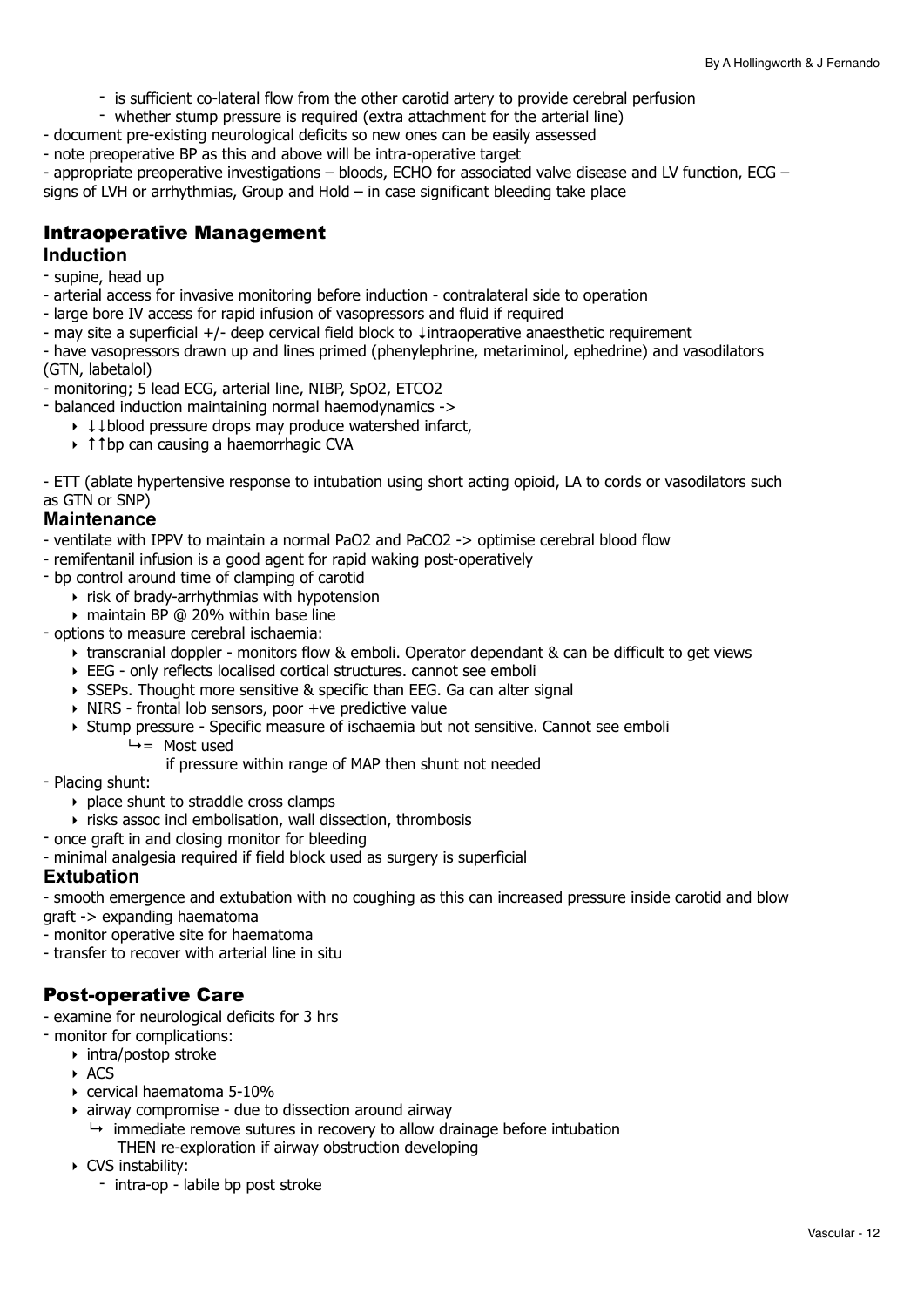- post op: hyperperfusion syndrome (1%):
	- headaches  $+/- \implies$  haemorrhagic stroke
	- area previously protected by tight stenosis now exposed to ↑bp ∴ reperfusion injury
	- ∴ should get bp clear targets and Rx plan from surgeons eg labetalol, fluid bolus

- HDU optimal

## Awake CEA

- disadv of awake CEA:
	- ‣ block risks failure, intravascular injection, haemotoma, phrenic nerve palsy
	- ‣ pt discomfort eg claustrophobia, full bladder
	- ‣ poor access to airway
	- ‣ pt cooperation

#### Intraoperative

- block:
	- ‣ deep Cx plexus block (C2-C4) (not advocated now 2nd to GALA)
		- Cx transverse process palpated as bony ridge under post border of SCM
		- 0.5% bupiv injection 3x5ml at C2, 3, 4 or single injection 10-15ml at C3
		- complications: neuraxial injection, haematoma, phrenic nerve palsy, Ln palse, Horners syndrome
	- ‣ superficial block reinforces deep block:
		- 10ml 0.5% bupiv placed along post border of SCM
	- ‣ local by surgeon around carotid sheath needed in 50% despite 'perfect' above blocks
- supine, head up
- Continuous neuro testing off UL on contralat side to CEA
- can use remi or propofol sedation for incision and dissection -> turn off when carotid clamped
- monitor patients speech, contralateral arm strength and cerebration ->
- if neuro deterioration then:
	- ‣ unclamp if at all possible
	- $\rightarrow$  shunt placement
	- ‣ ↑BP
	- ‣ convert to GA with LMA
		- difficult as may be combative
			- $\overline{\phantom{a}}$  + TEtCO2 = cerebral vasoD  $\Rightarrow$  need early intubation
	- need airway plan to start
- once graft in and closing monitor for bleeding

#### **Post-operative Care**

- as GA

## <span id="page-12-0"></span>Peripheral Re-vascularisation Procedures

- femoro-popliteal bypass
- femoro-distal bypass (femoral artery -> anterior/posterior tibial artery)
- femoro-femoral crossover bypass
- = bypass operations using long saphenous vein or Gore-Tex graft
- see ↑ing trend towards angio & stenting

## Preoperative Management

- only 8% pts with PVD have normal carotids (60% have severe CAD)
- >5% risk of death or ACS
- duration surgery unpredictable
- should continue ßblockers esp in high risk pts
- if one or more major risk factors (see general considerations)  $\Rightarrow$  dynamic assessment of cardio-respiratory system
	- ‣ non-exercise testing is preferrable eg stress ECHO
	- ‣ CPET v limited value
	- $\rightarrow$  BNP although variability with renal function
- x-match 2U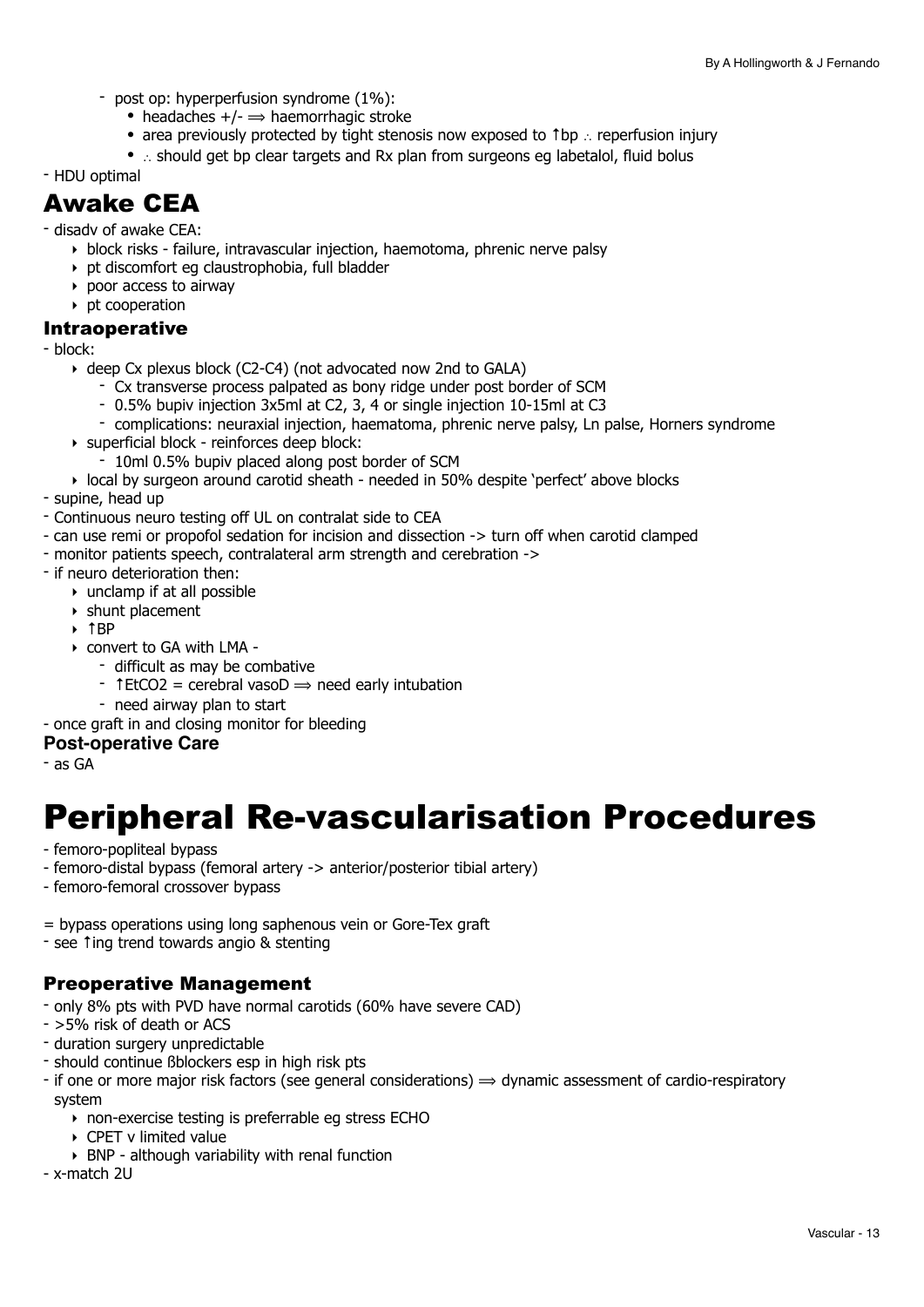## Intraoperative Management

- nil specific apart from good balance anaesthetic:
	- ‣ Anaesthetic plan:
		- GA (ETT/LMA):
			- adv: theortical benefit in high risk 2nd to volatile & opioid preconditionning myocardial protection
		- RA (CSE)
			- CIs = anticoagulation & pt refusal
			- adv: ↓resp morbidity, ↓POCD, ↓bleeding, impaired perfusion
	- ‣ MAP target within 20% baseline
	- ‣ supine
	- $\rightarrow$  pain  $++$
	- ‣ large bore IV access
	- ‣ art line
	- ‣ heparin before clamping

### Postoperative Management

- O2
- silent myocardial ischaemia is common serial ECGs
- routine

## Special Points

- acute limb ischaemia:
	- $\rightarrow$  usually from thromboembolism  $\rightarrow$  occlusion of graft/artery
		- others = trauma, iatrogenic, dissection, small vessel disease
	- $\rightarrow$  high mortality >25% at 30days
	- $\rightarrow$  if acute ischaemia with loss of sensation/muscle power must restore perfusion <6hrs
	- ‣ option for embolectomy under LA with anaesthetist support
	- ‣ reperfusion injury:
		- $-$  ↑K
		- myocardial depression
		- arrhythmias +/- cardiac arrest
		- myoglobinaemia & AKI

## <span id="page-13-0"></span>Axillobifemoral Bypass

- = extraperitoneal bypass (trouser graft) from axillary artery -> femoral arteries
	- ↳ ∴ much less invasive & better tolerated although is v long operation
- ↑ingly less common due to advanced stenting techniques

## Preoperative Management

- often last chance operation for those with occluded aortic or iliac arteries (often very high risk)
- are current aortic grafts infected may be only chance at life
- standard preoperative assessment

## Intraoperative Management

- supine
- GA + IPPV
- art line
- CVP
- $\overline{\phantom{a}}$  creation of tract to femorals = very stimulating (remi good for this)
- heparin/protamine required at clamping/unclamping

## Postoperative Management

- HDU
- PCA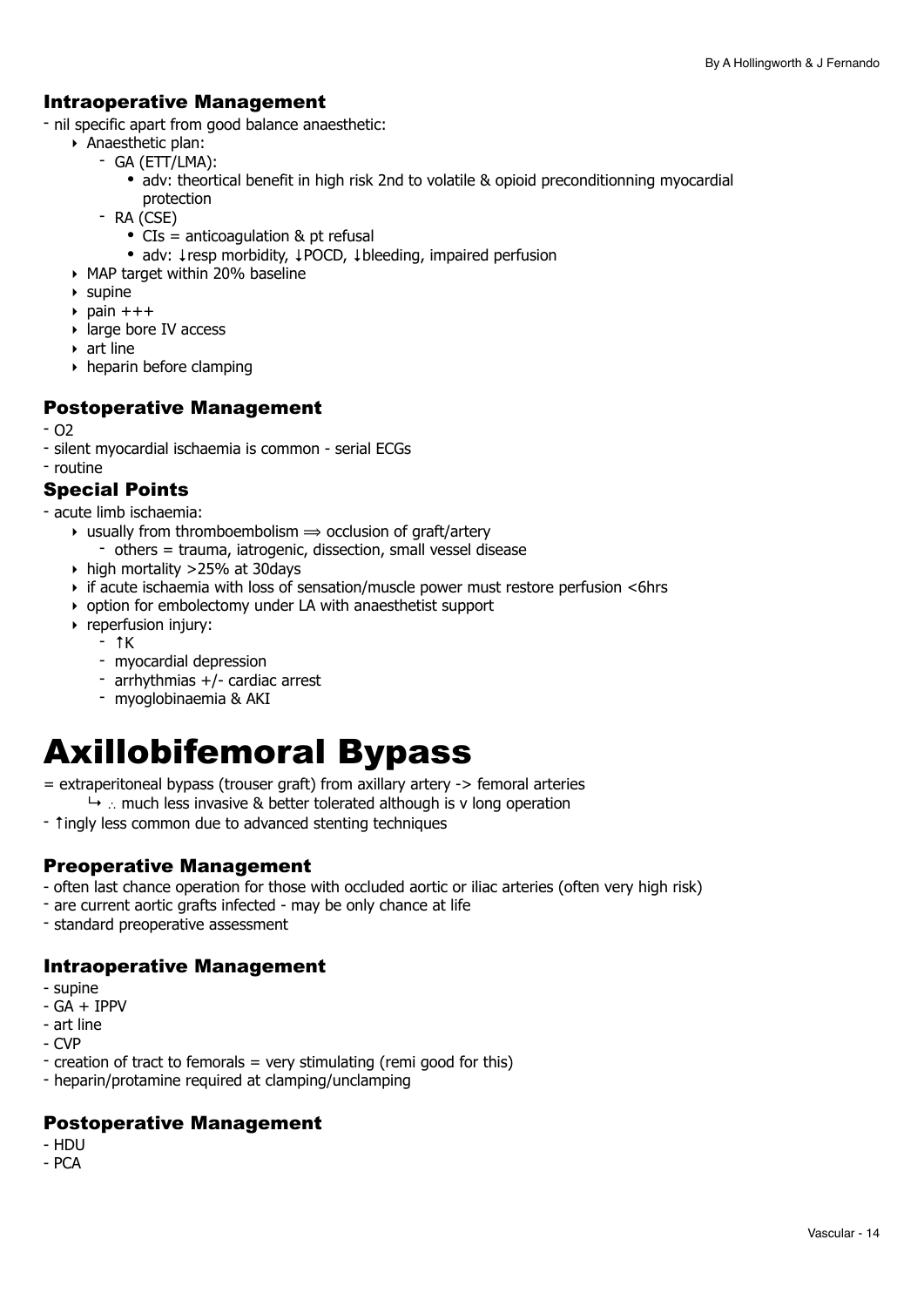## <span id="page-14-0"></span>Amputations

- BKA
- through knee
- AKA
- Symes through ankle joint with heel preserved
- Digits

 $=$  removal of necrotic or infected tissue due to vascular ischaemia

## Preoperative Management

- sick, bed-bound diabetics with significant cardiovascular disease in which revascularisation has failed
- often on large doses of analgesics (chronic pain)
- may be septic no point in deferring as operation is for source control
- Should Ax:
	- ‣ Full routine incl: CVS examination, blds, ECG, CXR
	- ‣ ECHO if murmur or suggestion of cardiac failure
	- ‣ Resp: <70% FEV1 or ratio <0.65 ≈ high peri-op risk
- stop anticoags for appropriate time prior to neuraxials:
	- ‣ LMWH: 24hrs for full dose; 12hrs for prophylactic dosing
	- ‣ clopidogrel for 7 days prior

## Intraoperative Management

- supine
- Regional preferred: spinal, epidural, sciatic or femoral nerve blocks ↳ ↓ed POCD within first week
- If GA then some regional is advisable eg sciatic/fem nerve block
- $-$  pain  $+++$
- surgically sited sciatic nerve catheter good for post-operative pain relief

## Postoperative Management

- regional analgesia best (otherwise PCA)

- phantom limb pain  $(60-70%)$  ->
	- $\rightarrow$  gaba thought not to help
	- ‣ NSAIDs avoided
	- $\triangleright$  chronic pain input.
	- ‣ preoperative RA may reduce incidence
	- ‣ sciatic/fem nerve block alternative to epidural if anticoagulated

## Pain phenomena after amputation

- 1. phantom sensation
- 2. stump pain
- 3. phantom pain

#### **Phantom Sensation**

- any sensation experienced where the amputation limb use to be
- paresthesia in missing limb
- sensation that it is present
- usually immediately straight after amputation sometime can be delayed

## **Stump pain**

- associated with surgery and usually resolves once wound heals
- can persist and may be secondary to a neuropathic process
- can be difficult to treat
- refer them on to limb centres to optimise prothesis
- may required surgical revision if pathology found (bone spurs, infection, osteomyeliitis)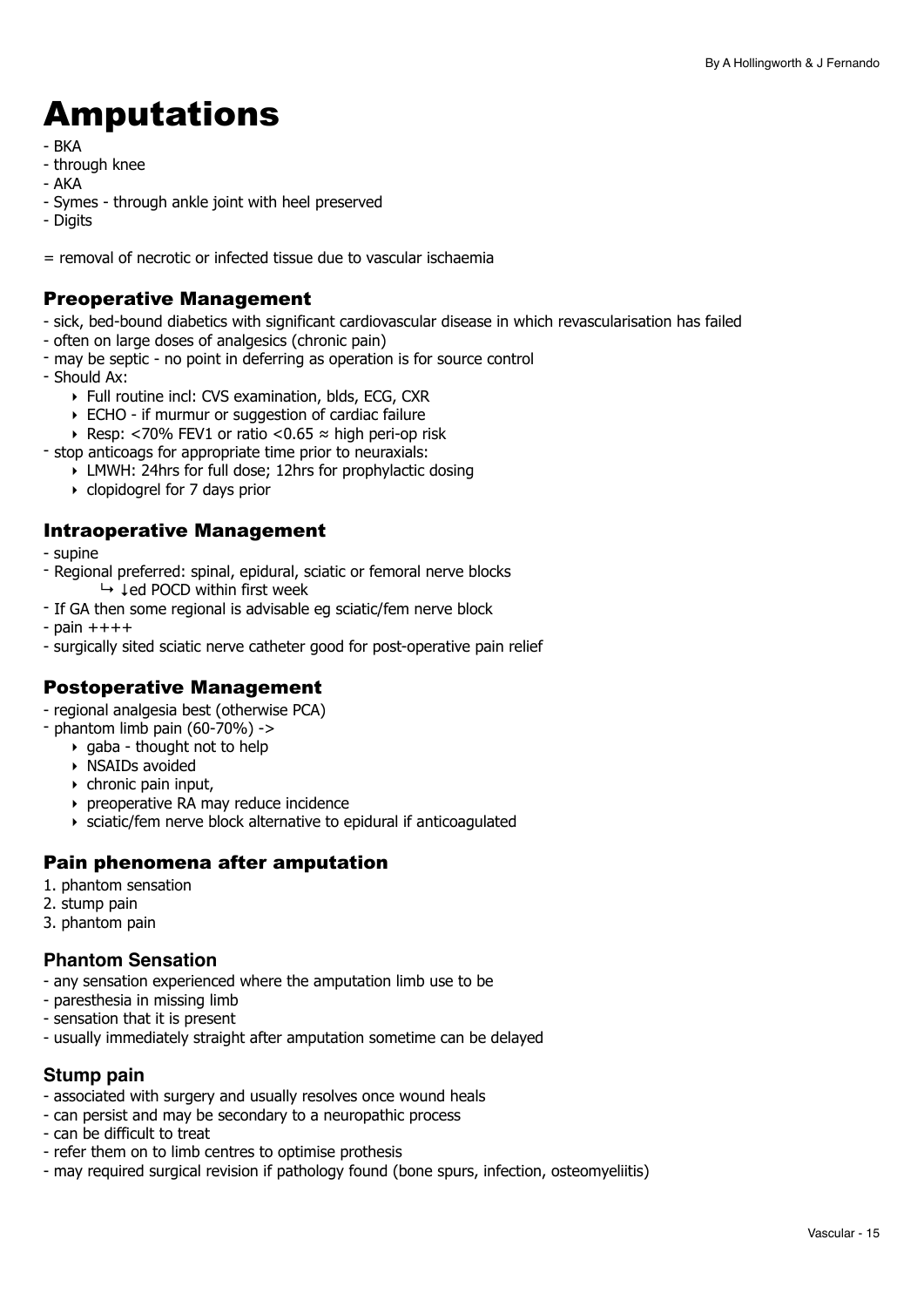### **Phantom limb pain**

- experienced by around 70%

- **symptoms;** pain in first week, may induced by spinal or epidural for an unrelated procedure, shooting, burning, cramping, aching in distal area of phantom limb, pain can be constant with varying intensity, variable spontaneous resolution rates, can affect the breast post mastectomy

- **risk factors;** pre-amputation pain, presence of persistent stump pain, bilateral limb amputations, lower limb amputation

- **mechanism;** ? central re-organisation in brain in spinal cord from peripheral afferent input:

- ‣ peripheral mechanisms ectopic discharge from nerves or dorsal root ganglia, increased sensitivity of neuromas, sympathetically mediated afferent input
- ‣ spinal cord mechanisms reorganisation from degeneration of unmyelinated C fibers, central sensitisation of dorsal horns -> hyperalgesia
- ‣ supraspinal mechanisms errors occurring in the cortical remapping process -> overamplifiication
- **treatment;** should be MDT and multimodally based:
- 1. opioids (good for acute pain)
- 2. gabapentin (good in neuropathetic pain but not proven in phantom limb pain)
- 3. carbamazepine (good in neuropathetic pain but not proven in phantom limb pain)
- 4. NMDA antagonists (not good efficacy)
- 5. calcitonin (not good efficacy)
- 6. betablockers (not good efficacy)
- 7. pre-emptive analgesia with epidural -> doesn't work
- 8. perineural LA techniques -> has not been shown to be effective

9. physical treatments – acupuncture, heat, cold, U/S, TENS, massage, adjustment of prostheses, manipulation of stump (all have reported some success)

- 10. mirror box used to treat unrelenting spasms (effective)
- 11. explanation, reassurance, psychotherapy, hypnosis, CBT all have reported some success

## <span id="page-15-0"></span>First Rib Resection

= resection for first/cervical rib in patients with thoracic outlet syndrome (compression of brachial plexus or subclavian vessels)

- thoracic outlet  $=$ 

- ‣ borders= post: T1 body; lat: medial 1st rib; ant: sup border of manubrium
- ‣ contains: oesophagus, trachea, thoracic duct, phrenic & vagus & RLN nerves, SNS trunks, common carotid & subclavian a & IJ & brachiocephalic v & subclavian v
- ‣ brachial plexus emerges superior to outlet: between scalene ant & medius

- symptoms of syndrome:

- ‣ Nerve:
	- $-90\% = C8$  T1 nerve root:
	- ulnar nerve distribution  $\Rightarrow$  wasting AbPB & hypothenar eminence & interoseii
- ‣ Artery:
	- subclavian a compression
	- prev occupation of arm overuse eg painter
- ‣ Venous:
	- swelling & congestion of arm
	- cyanosis, paresthesia

#### Preoperative Management

- usually young and fit

#### Intraoperative Management

- $GA + ETT + IPPV$
- superficial cervical plexus block (great)
- avoid muscle relaxants (surgeon needs to be able to ID plexus)
- supine with arm of board
- at conclusion:
	- ‣ pressure test lungs (>40cmH2O) with saline instilled to check for pneumonthorax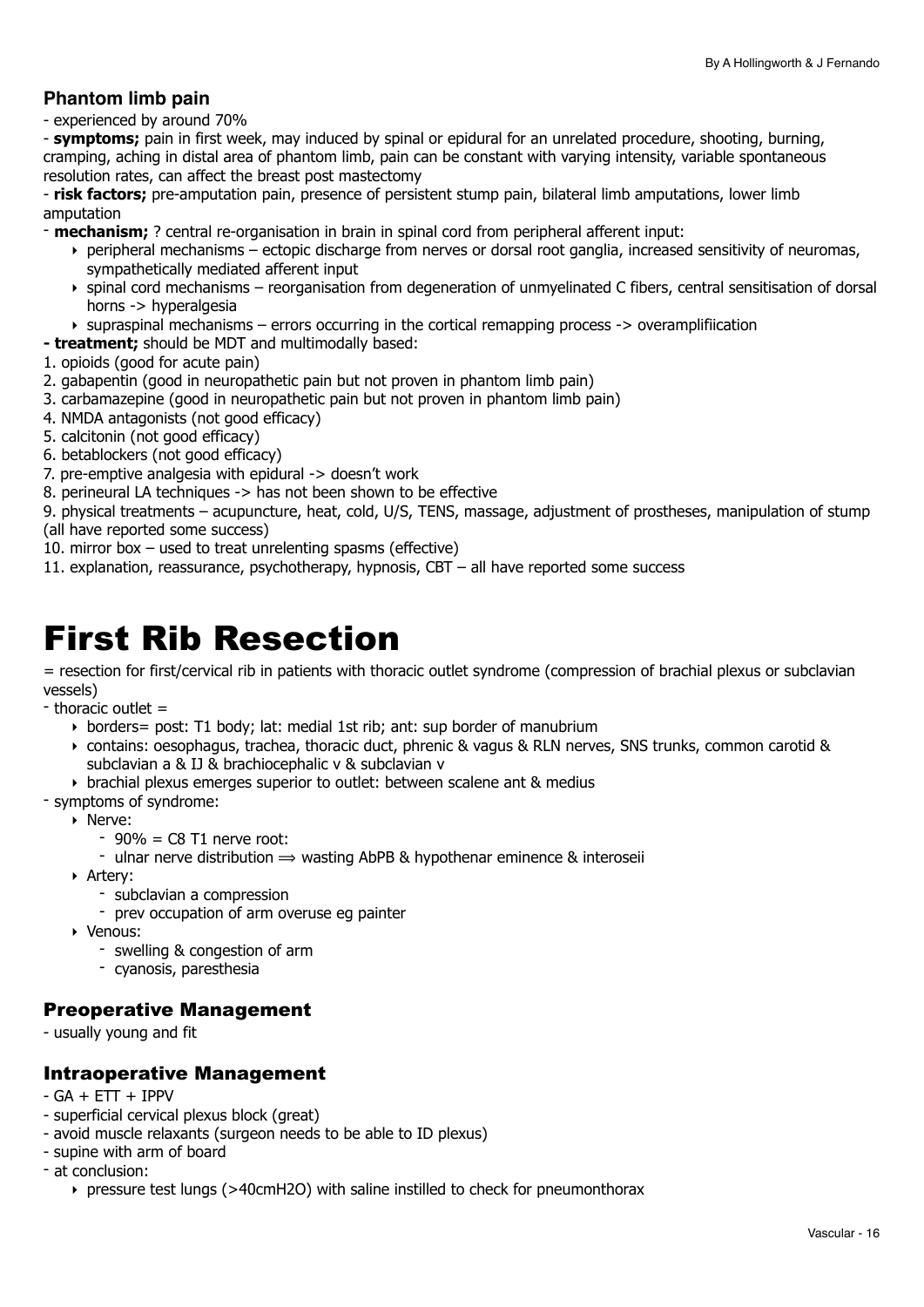## Postoperative Management

**CXR** 

## <span id="page-16-0"></span>Varicose Vein Surgery

= removal of tortuous veins of LL

- high tie and strip (long saphenous)
- tie of short saphenous
- multiple strips

## Preoperative Management

- usually young and fit
- may be redo procedure -> long

## Intraoperative Management

- LMA + SV or ETT + IPPV (prone)
- bleeding can be deceptive
- elevate legs
- may require turning during operation

## Postoperative Management

- LA

- simple analgesia

## <span id="page-16-1"></span>Vascular Surgery on Upper Limb

## Anatomy

- L subclavian:
	- ‣ from aorta
- R subclavian:
	- ‣ from bifurcation of innominate artery (or brachiocephalic artery)
- $-$  subclavians $\Rightarrow$ 
	- ‣ verterbals
	- ‣ passes 1st rib post to ant scalene mm
	- becomes axillary artery at lateral border of 1st rib  $\Rightarrow$ 
		- becomes brachial artery at lower margin teres major  $\Rightarrow$ 
			- in antecubital fossa branches:
				- ‣ radial
				- ‣ interosseus
				- ‣ ulnar arteries

## Chronic Upper Limb Ischaemia

- most common cause = atherosclerosis
- good collateral circulation so may be silent
- common to have ischaemia in other locations
- subclavian steal syndrome:
	- ‣ symptoms following exercise of that UL
	- ‣ prox subclavian stenosed ⟹ exercise ⟹ retrograde flow down vertebral artery to perfuse UL ∴ blood stolen from posterior brain circulation
	- ‣ symptoms eg vertigo, double vision, LOC
	- ‣ Rx by
		- endovascular ballon angioplasty
		- extrathoracic carotid-subclavian bypass:
			- balanced GA
			- short period of carotid X clamp generally well tolerated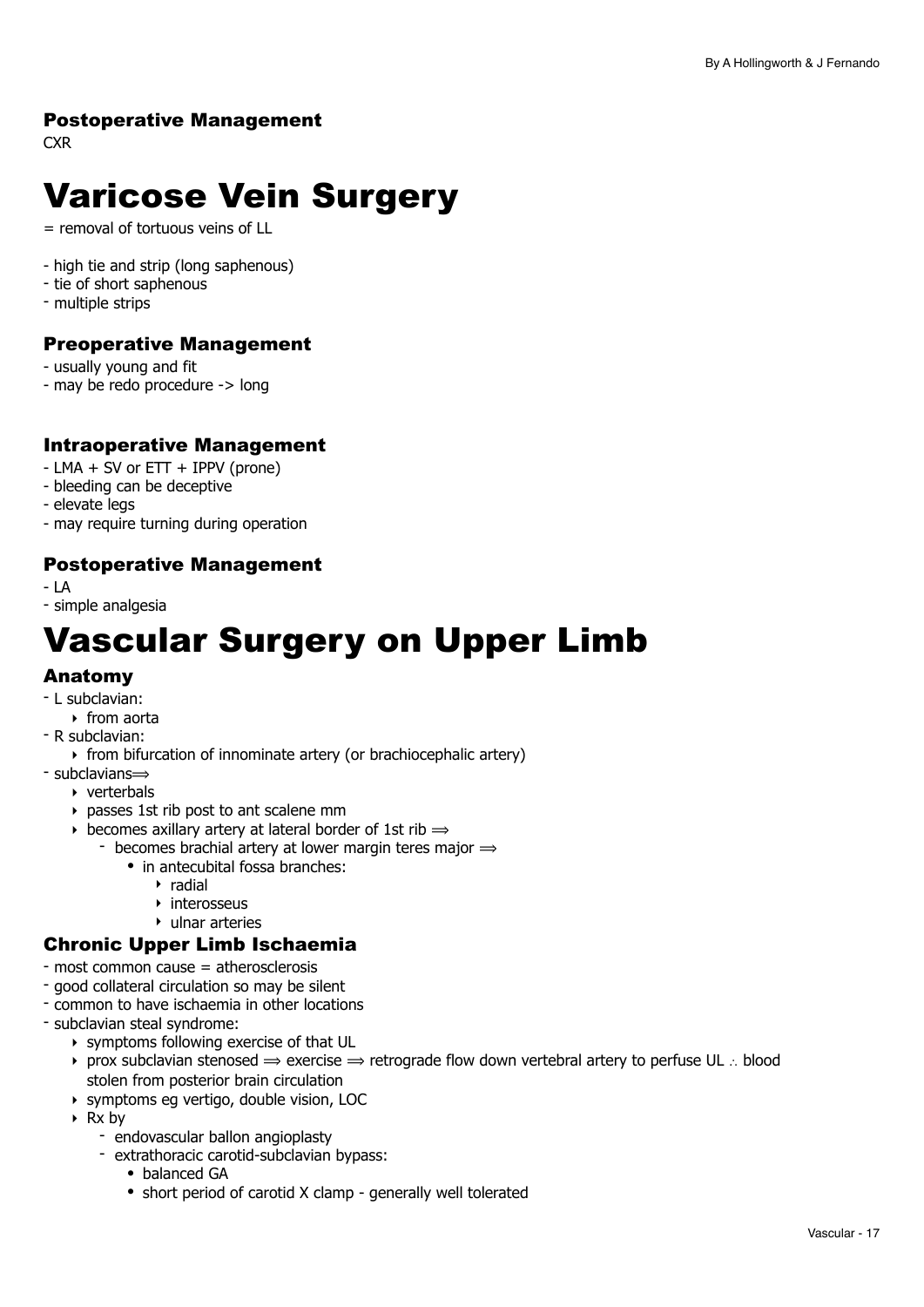‣ GA requires

## Acute Limb Ischaemia

- usually 2nd to emboli:
	- ‣ AF/mural thrombus
	- ‣ paradoxical VTE
	- ‣ iatrogenic
- emergency brachial embolectomy under LA
- rarely need GA

## Vascular Access for Renal Dialysis

- 3 types of access:
	- ‣ indwelling catheters tunnelled CVL
		- immediate use
		- high infection & thrombosis rates
	- ‣ A-V fistulae:
		- generally 1st choice
		- made with end to side vein-artery anastomosis
			- radial artery to cephalic vein
			- brachial artery to cephalic vein
		- high rate of primary failure but if mature they are superior to grafts
		- low complication rate
	- ‣ A-V Grafts:
		- synthetic graft between artery & vein
		- 4-8mm diameter
		- can be used within weeks
			- $\rightarrow$  fistulas can take up to 6 months to mature
		- ↑ed rate of thrombectomy & infection

#### - Anaesthesia:

- ‣ naive fistula can be constructed under LA
- ‣ grafts may require regional
- ‣ Regional benefits:
	- ↑success rate of procedure via ↑vasoD & ↑fistula blood flow
	- ↓maturation time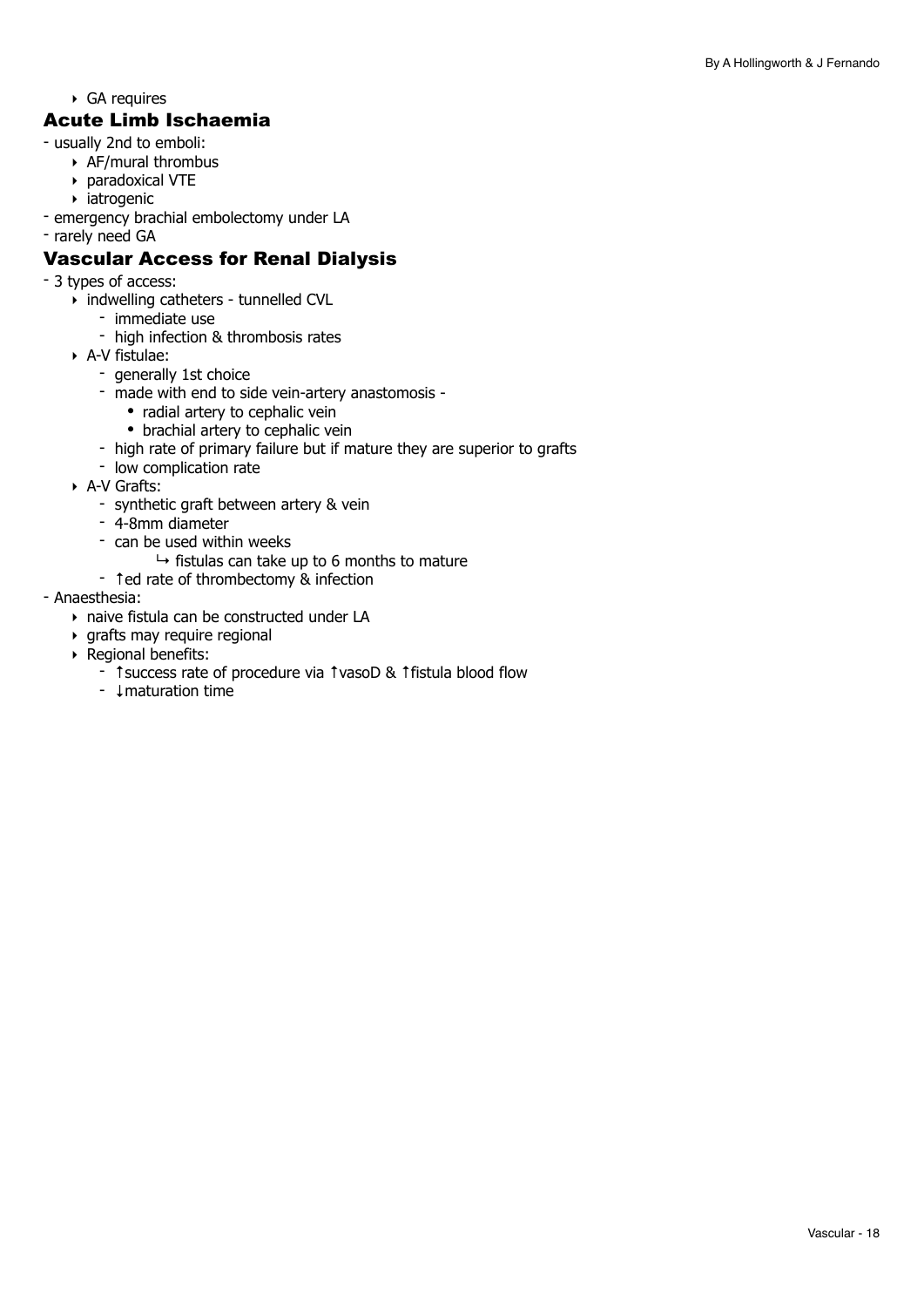# <span id="page-18-0"></span>Medical Problems

## <span id="page-18-1"></span>Aortic Dissection

- ascending aortic dissection is x2-3 more common than AAA
- mortality of untreated dissection 1-2%/hr untreated in first 48hrs
- anatomy:
	- $\rightarrow$  ascending = LVOT to innominate
	- ‣ Arch inbetween
	- ‣ descending aorta starts after L subclav artery

### Classifications

- time:
	- ‣ acute: diagnosis within 2 weeks of onset of symptoms
	- ‣ Chronic: >2 weeks since onset
- cause/syndromes:
	- ‣ intramural haemorrhage
	- $\rightarrow$  intramural haematoma
	- ‣ aortic ulcers
- Debakey:
	- $\rightarrow$  type I = ascending, arch & descending (most common <10cm from AV)
	- $\rightarrow$  type II = ascending only
	- $\triangleright$  III = descending distal to L subclav artery
		- IIIa up to diaphragm
		- IIIb below diaphragm
- Stanford:
	- ‣ type A = ascending (but may extend into arch & descending) ∴ DB I & II
	- ‣ type B = descending only ∴ DB III

### Causes

- 2 main origins:
	- ‣ tear in intima most common
	- $\rightarrow$  intramural haemorrhage in media  $\rightarrow$  perforation of intima
- RFs:
	- ‣ HTN
	- ‣ aortic dilatation
	- ‣ Ct disorder eg Marfans

## Symptoms/Investigations

- type A sharp high intensity chest pain
- type B as above but back & abdo pain more common
- exam:
	- ‣ intially with tear = ↑HR, HTN
	- $\rightarrow$  later with rupture =  $\uparrow$  HR,  $\downarrow$  bp
	- ‣ other:
		- differential UL pulses (poor sign)
		- syncope
		- stroke/neruological impairement

- Ix:

- ‣ ECG: 20% with dissection will have ischaemic changes
- ‣ Imaging:
	- CXR prominent aortic knuckle, wide mediastinum, cardiomegaly, haemothorax, apical cap
	- CT-A
	- MRI
	- TTE only see aortic root; TOE improved views of arch and descending aorta
	- Aortography gold standard

## **Treatment**

- T/F to regional centre
- analgesia